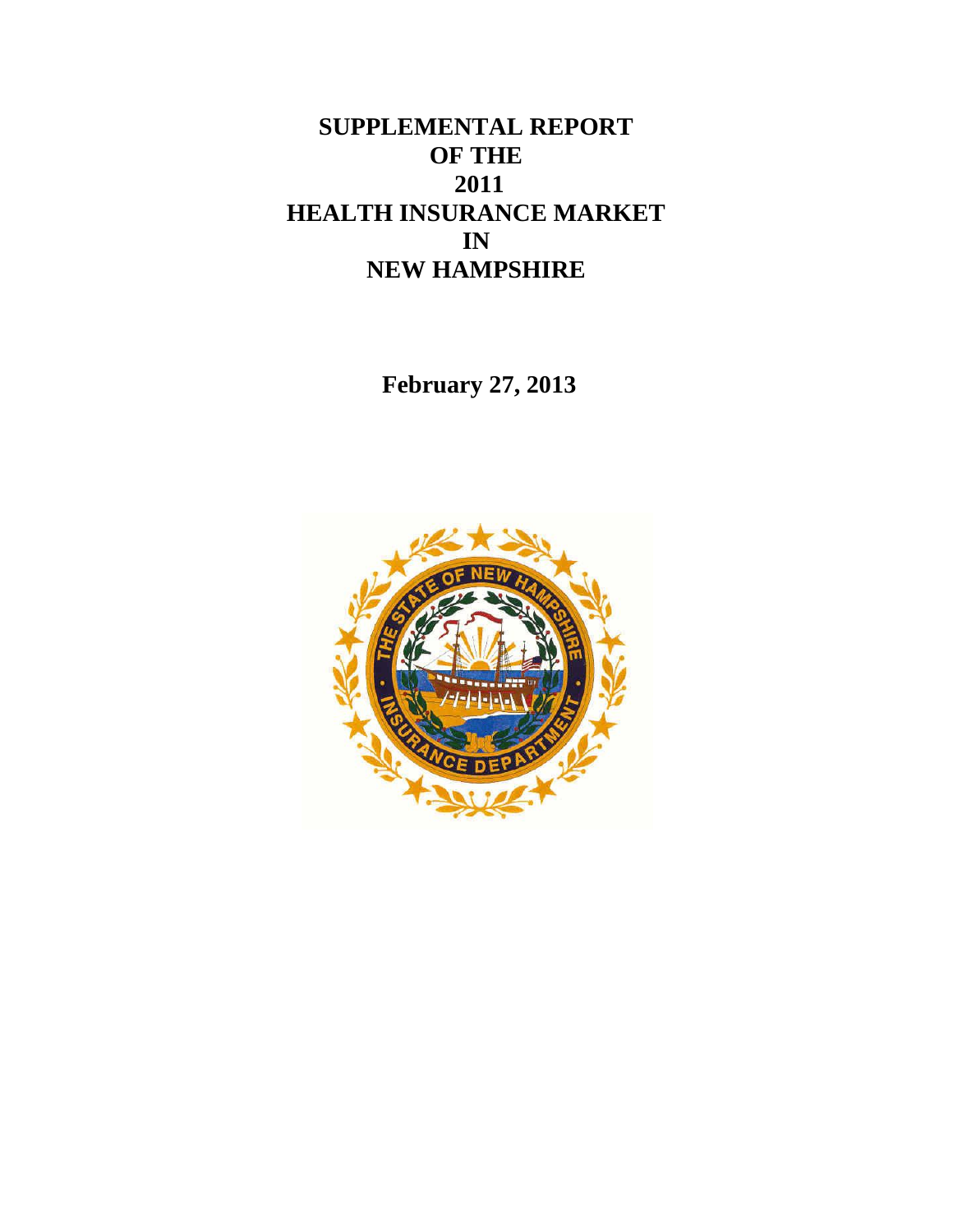# **Prepared by the New Hampshire Insurance Department SUPPLEMENTAL REPORT OF THE 2011 HEALTH INSURANCE MARKET IN NEW HAMPSHIRE**

By law, the Insurance Commissioner is authorized to prescribe the format and content of financial and other reports filed by insurers licensed in New Hampshire. The data submitted in the Supplemental Report is critical to understanding and evaluating the New Hampshire health insurance market. The data are collected annually, and this report is based on activity during the calendar year 2011.

Summary findings are presented first, followed by more detailed analyses. For those who are not familiar with the data collected in the Supplemental Report, you are encouraged to start with the Supplemental Report History, Data Collected, and Data Notes sections at the end of the report.

# **LIMITED COVERAGE AND LIMITED ELIGIBILITY POLICIES**

The following heath insurance policies offered in the NH insurance market have limited coverage and/or limited eligibility.

Stand alone stop-loss insurance is an example of an insurance policy with limited coverage. It protects against catastrophic or unpredictable losses. Groups with stand alone stop-loss insurance are liable for all claims up to a specific or aggregate prescribed threshold. The insurance company offering stop-loss coverage only becomes liable for claims after the prescribed threshold has been exceeded.

Student health insurance is an example of a health insurance product where eligibility is limited. Coverage for student health insurance is offered through participating colleges and universities and specific eligibility rules apply.

Insurance offered in a High Risk Pool is another example of insurance coverage where the eligibility is limited, specifically to high risk members. There are two options for high risk members wanting to seek coverage in a High Risk Pool in NH. The New Hampshire Health Plan (NHHP) was established as a high risk pool under state statute to provide health insurance to NH residents who are declined coverage through the private market, members who have a pre-qualifying condition or are otherwise eligible for health insurance. The NHHP-FED is a federal high risk pool established by the United States Department of Health and Human Services (HHS) to provide access to affordable health insurance coverage for the uninsured regardless of health condition. The NHHP administers the federal plan on behalf of HHS.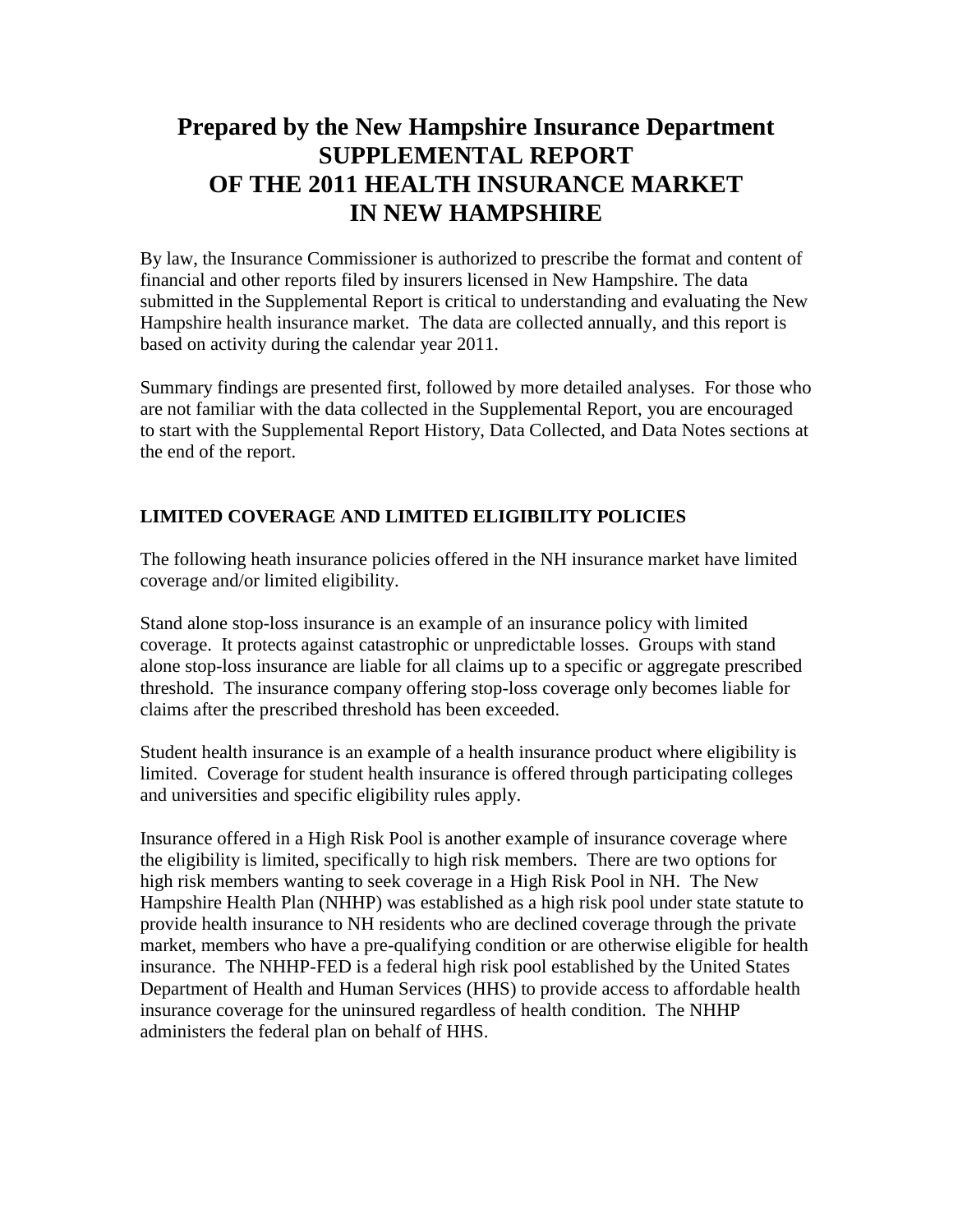Due to the unique nature and features of these limited policies, data for these policies has been excluded from the report with the exception of the table below that summarizes the 2011 premium and claim experience of members enrolled in these limited policy types. Please note that the premiums shown for the High Risk Pool reflect what the insured member pays and do not include assessments or government subsidies.

| <b>Limited</b>              |                | <b>Premium</b> |               | <b>Claims</b> | Loss         |
|-----------------------------|----------------|----------------|---------------|---------------|--------------|
| Coverage                    | <b>Members</b> | <b>PMPM</b>    | <b>PMPM</b>   |               | <b>Ratio</b> |
|                             |                |                |               |               |              |
| <b>Stand Alone Stoploss</b> | 61,196         | \$<br>17       | \$            | 13            | 77%          |
|                             |                |                |               |               |              |
| Student                     | 2,327          | \$<br>100      | $\mathcal{S}$ | 87            | 87%          |
|                             |                |                |               |               |              |
| High Risk Pool (NHHP)       | 1,585          | \$<br>700      | \$            | 532           | 76%          |
| High Risk Pool (NHHP-FED)   | 154            | \$<br>623      | \$            | 5,711         | 916%         |
| <b>High Risk Pool Total</b> | 20,863         | \$<br>693      | \$            | 990           | 143%         |

# **TRADITIONAL HEALTH INSURANCE POLICIES**

Presented below are summary statistics about more traditional health insurance data submitted to the NHID. These data include members insured and members covered by self funded policies.

## SUMMARY STATISTICS

- Large Group  $= 483,765$ 
	- o 76% of all members
	- $\degree$  29% fully insured (139,746)
- Small Group  $= 102,061$ 
	- o 16% of all members
	- o 99% fully insured
	- o 4,508 in groups of one
- Non-group  $= 46,558$ 
	- o 7% of all members
	- o 100% fully insured
- Total premiums and premium equivalents  $= $3,027,585,278$
- Total claims  $= $2,634,642,427$
- Average loss ratio  $= 87.0\%$
- Average number of members insured  $= 632,384$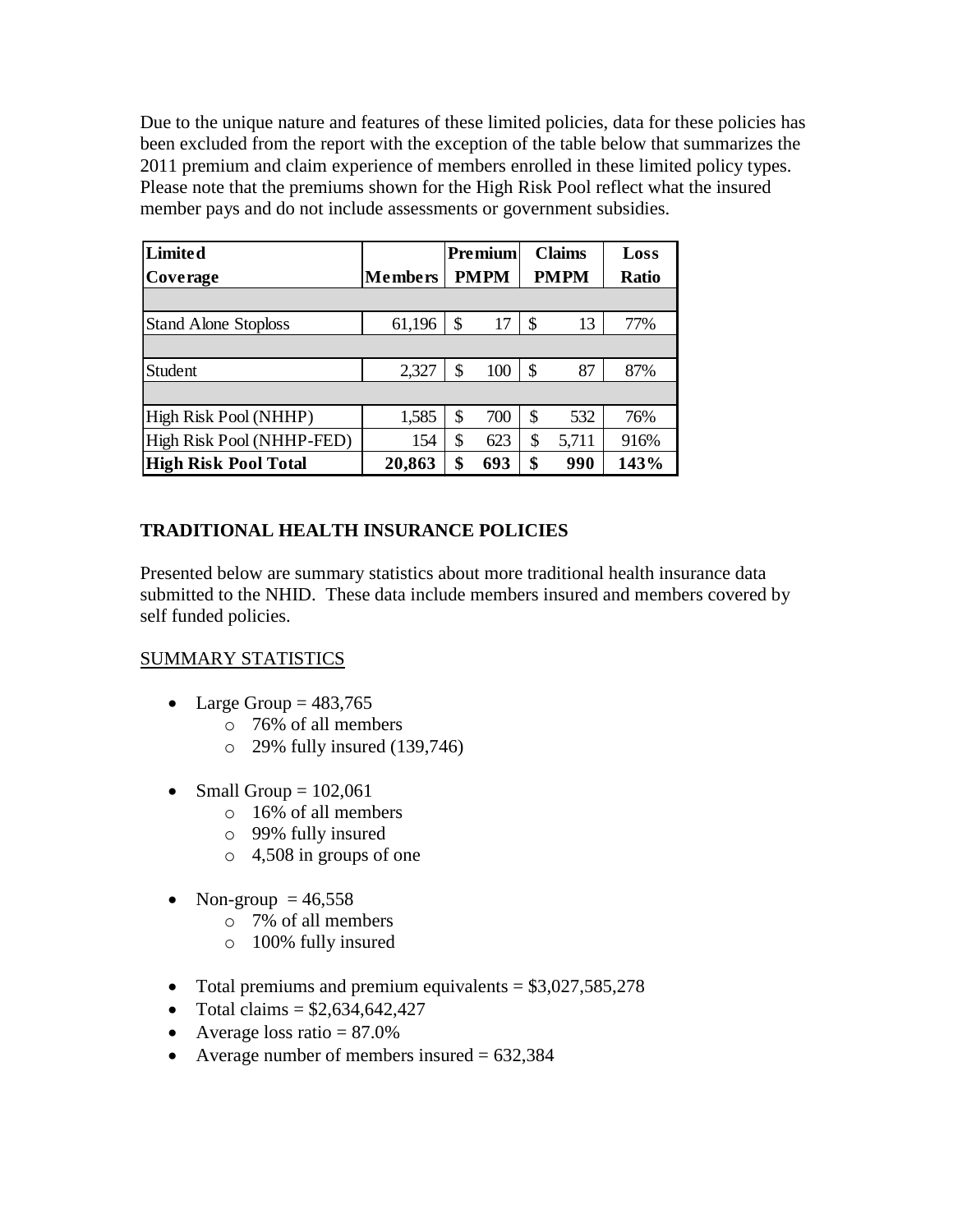- Average member premium per month:
	- o Large Group \$407
	- o Small Group \$425
	- o Non-Group \$256

#### HIGH DEDUCTIBLE HEALTH PLANS

• Percent of members in an IRS defined High Deductible Health Plan (HDHP) = 18%

#### SELF FUNDED PLANS

• Percent of members covered under employer self-insured plans: Large Group  $= 71\%$ Overall  $= 55\%$ 

#### **DEDUCTIBLES**

Most common deductible amounts, based on percent of covered members:

- $\bullet$  \$0 33%
- $\bullet$  \$250 5%
- $\bullet$  \$500 7%
- $\bullet$  \$1,000 9%
- $\bullet$  \$2,000 8%
- $\bullet$  \$3,000 10%

## CO-INSURANCE

Most common co-insurance amounts, based on percent of covered members:

- $\bullet$  0% co-insurance 63%
- $\bullet$  10% co-insurance 10%
- $\bullet$  20% co-insurance 21%

## CO-PAYS

Most common co-pay amounts, based on percent of covered members:

- $\bullet$  \$0 22%
- $\bullet$  \$5 6%
- $\bullet$  \$10 11%
- $\bullet$  \$20 19%
- $\bullet$  \$25 16%
- $\bullet$  \$40 6%

## **DETAILED ANALYSES**

## **HIGH DEDUCTIBLE HEALTH PLANS (HDHPs)**

Data are identified for members enrolled in a high deductible health plan based on whether the policy qualified as an IRS defined high deductible health plan during the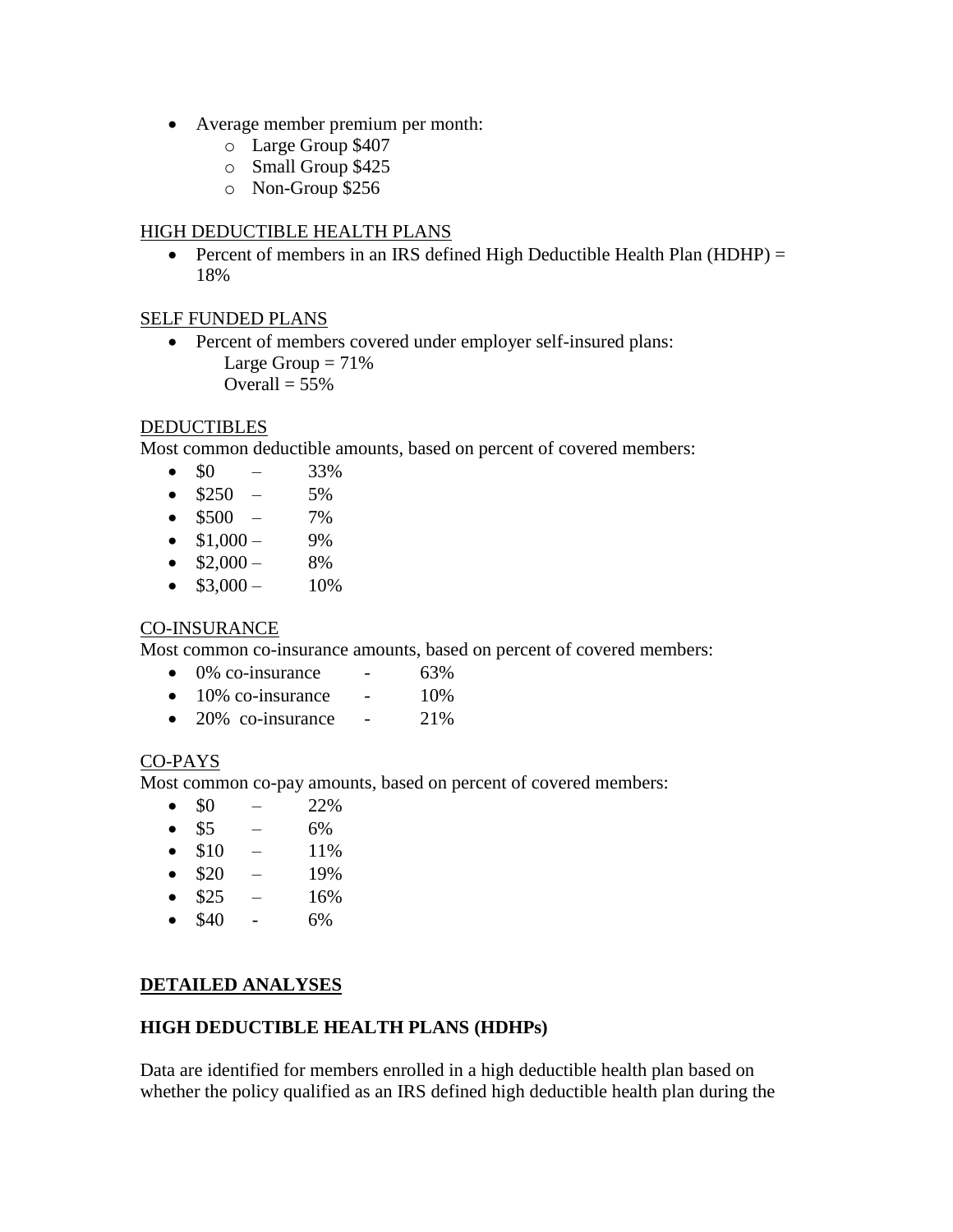calendar year 2011. In 2011, the IRS definition included policies with a minimum deductible of \$1,200 for an individual and \$2,400 for a family.

The overall percentage of members in a HDHP is 18 percent. This represents an increase from 2010, with the highest penetration still in the non-group market segment. There were significant increases to the HDHP penetration rate within each market segment, with the largest increase occurring in the small group segment.

As with all tables shown in the report, both self-insured and fully-insured members are included in the large and small group columns. Self/Fully-insured columns are NOT mutually exclusive from the Large/Small/Non-Group columns. Percentages are always determined for data within each column. Tables from 2011 and 2010 are below.

| <b>HDHP</b>             | All            |  | Self-          | <b>Fully-</b>  | Large   | <b>Small</b> | Non-   |  |
|-------------------------|----------------|--|----------------|----------------|---------|--------------|--------|--|
|                         | <b>Members</b> |  | <b>Insured</b> | <b>Insured</b> | Group   | Group        | Group  |  |
| No                      | 82%            |  | 90%            | 71%            | 85%     | 71%          | 68%    |  |
| Yes                     | 18%            |  | 10%            | 29%            | 15%     | 29%          | 32%    |  |
| Total<br><b>Members</b> | 632,384        |  | 345,076        | 287,307        | 483,765 | 102,061      | 46,557 |  |

|--|

#### **2010**

| <b>HDHP</b>      | All            | Self-          | <b>Fully-</b> | Large   | <b>Small</b> | Non-   |
|------------------|----------------|----------------|---------------|---------|--------------|--------|
|                  | <b>Members</b> | <b>Insured</b> | Insured       | Group   | Group        | Group  |
| N <sub>o</sub>   | 89%            | 94%            | 82%           | 91%     | 84%          | 75%    |
| Yes              | 11%            | 6%             | 18%           | 9%      | 16%          | 25%    |
| Total<br>Members | 639,088        | 340,838        | 298,250       | 480,852 | 112,756      | 45,480 |

Observations:

- HDHP overall penetration rate is substantially higher in 2011 as compared to 2010.
- HDHP penetration rates increased in all market segments.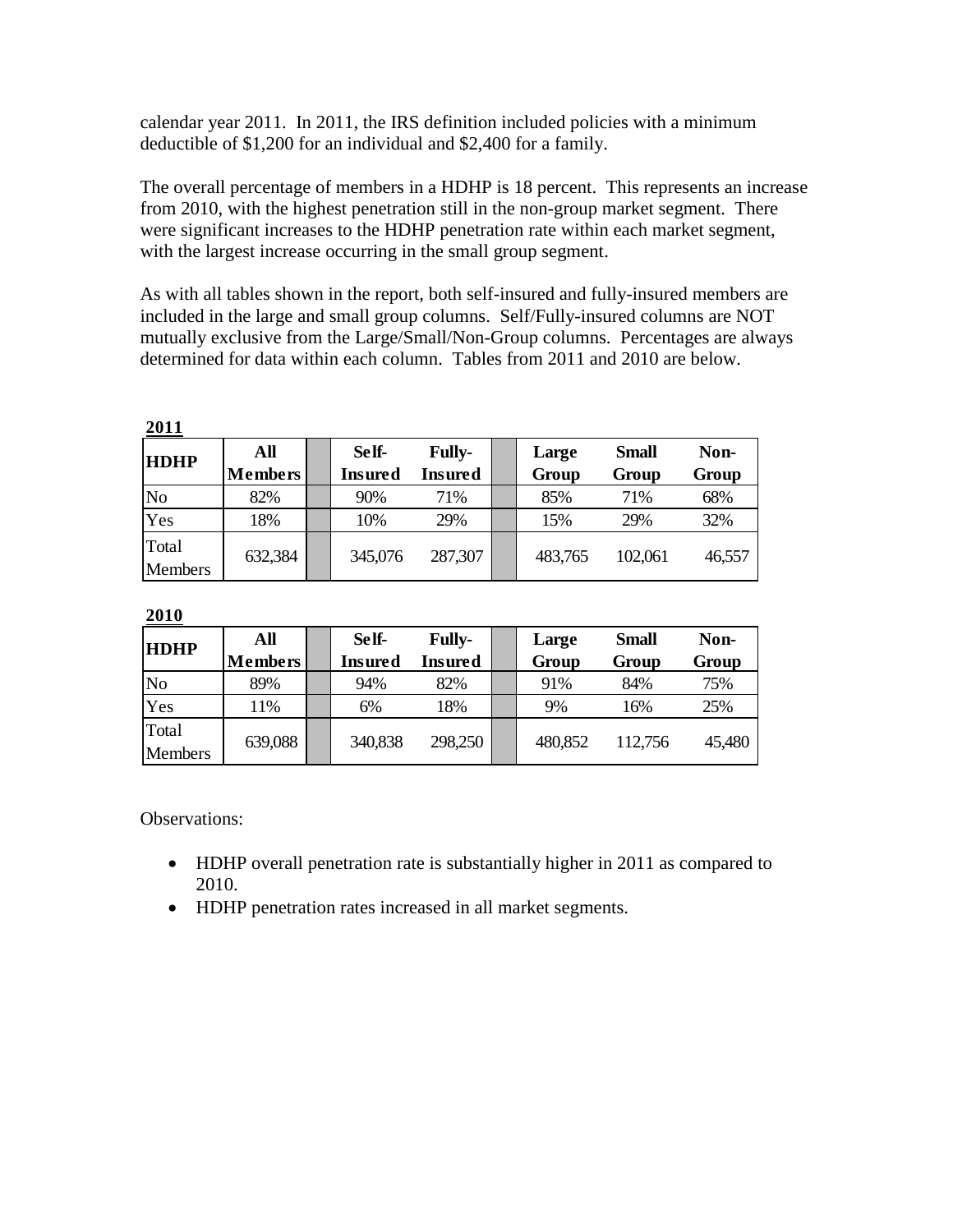#### **AVERAGE PREMIUMS**

The average premium is a calculated rate, based on the total premium amount received by the carrier/TPA, divided by covered member months. Categorizations by market segment (Non-Group, Small Group, Large Group), insurance status (self-insured, fullyinsured), and plan type (HMO, POS, PPO, EPO, Indemnity) are important given that many of the New Hampshire insurance laws differ among the classifications shown. For example, carriers are allowed to adjust individual rates for differences in age, health status, and tobacco use. In Small Group, rates may be adjusted for differences in age, number of employees enrolled, and type of industry. In Large Group, the rates issued to an employer may reflect historical claim experience of that employer group. Since the premiums are aggregated across carriers, average premium values will not represent the actual premium charged for a particular policy, but will reflect the aggregation of the benefit designs, product pricing strategies, and rating factors utilized by all carriers. The average premiums per member per month by market category and plan type are shown below.

|               |                  |  | Self-Insured*          |         |  | <b>Fully-Insured</b>   |         |  |
|---------------|------------------|--|------------------------|---------|--|------------------------|---------|--|
| <b>Market</b> |                  |  |                        | Avg     |  |                        | Avg     |  |
| Category      | <b>Plan Type</b> |  | <b>Members</b>         | Premium |  | <b>Members</b>         | Premium |  |
|               | <b>HMO</b>       |  | 101,095                | \$431   |  | 77,813                 | \$453   |  |
|               | <b>POS</b>       |  | 65,875                 | \$456   |  | 7,868                  | \$450   |  |
| Large Group   | <b>PPO</b>       |  | 167,286                | \$342   |  | 46,006                 | \$397   |  |
|               | <b>EPO</b>       |  | 2,027                  | \$421   |  | 6,157                  | \$332   |  |
|               | Indemnity**      |  | 7,737                  | \$458   |  | 1,901                  | \$1,458 |  |
|               | <b>HMO</b>       |  | 523                    | \$478   |  | 69,750                 | \$424   |  |
|               | <b>POS</b>       |  | 20                     | \$489   |  | 3,053                  | \$535   |  |
| Small Group   | <b>PPO</b>       |  | 515                    | \$533   |  | 15,384                 | \$433   |  |
|               | <b>EPO</b>       |  | No Membership Reported |         |  | 12,360                 | \$390   |  |
|               | Indemnity**      |  |                        |         |  | 458                    | \$331   |  |
|               | <b>HMO</b>       |  |                        |         |  | 9,516                  | \$191   |  |
|               | <b>POS</b>       |  |                        |         |  | No Membership Reported |         |  |
| Non-Group     | <b>PPO</b>       |  | No Membership Reported |         |  | 35,026                 | \$275   |  |
|               | <b>EPO</b>       |  |                        |         |  | 23                     | \$460   |  |
|               | Indemnity**      |  |                        |         |  | 1,992                  | \$216   |  |
| <b>Total</b>  |                  |  | 345,076                | \$393   |  | 287,307                | \$406   |  |

\*A premium equivalent is provided for self-insured policyholders. Please see the Data Notes section for additional information regarding the calculation methodology. \*\* Due to limited membership, indemnity values are disproportionately affected by outlier data. Please see Data Notes section for additional information on outlier data.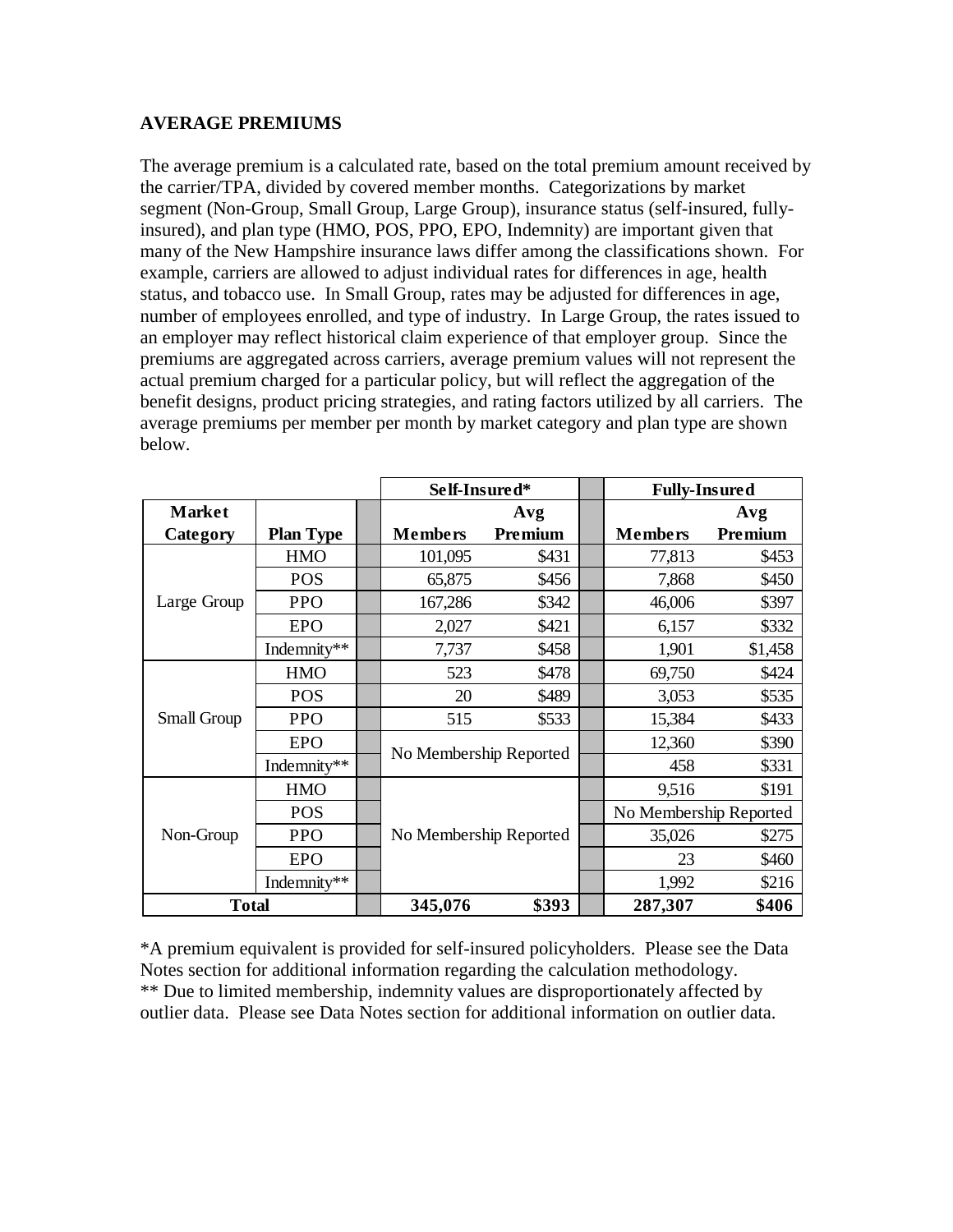Observations:

- Most people are covered by HMO plans in the group market while most people are covered by PPO plans in the non-group market.
- HMO average premiums in the group market ranged from \$424 to \$478, compared to only \$191 in the non-group market.
- No POS membership was reported in the non-group segment.

# **Average Premium and Benefit Richness**

Benefit richness is measured using an actuarial value that represents the cost of providing benefits when compared to a hypothetical standard benefit package. For example, if the standard benefit package covers a range of medical services including ten physical therapy (PT) visits, and is compared to a policy that has the same benefits except coverage for only five PT visits, then the difference in the actuarial value would reflect the difference in the cost of providing coverage for an additional five PT visits.

The computed actuarial value of the standard benefit package allows the NHID to compare the value of different benefit packages that do not cover the same services at the same level. Using the example above with five PT visits that are fully covered, the value of that plan can be compared against another plan that covers ten PT visits with a fifty percent co-insurance for each visit. If both benefit packages have the same premium, which is the better value?

The actuarial value is a calculation that identifies the difference in the actual cost of providing one insurance policy versus another. For example, if the insurer pays fifty percent of ten visits, it might be assumed that the value of a plan is equal to a plan on which the insurer pays the full amount of five visits. In fact, the actuarial value may be different because a member may utilize more than five visits infrequently, so that the cost to the carrier of providing five visits with no co-insurance is greater than providing ten with cost sharing.

For the actuarial values in this report, carriers are required to calculate the actuarial value as follows:

1) Calculate health coverage plan rates for each coverage option,

2) Calculate health coverage plan rates for the four standard health benefit plan designs (HMO, PPO, POS, Indemnity) as defined for the New Hampshire small employer reinsurance pool

3) Calculate the actuarial value as the ratio of the health coverage plan rate from step 1 to the health coverage plan rate of the same plan type from step 2

Given that the benefit plans differ by plan type, comparisons can only be made within the same plan type category (e.g. only compare HMO benefit richness values to other HMO values).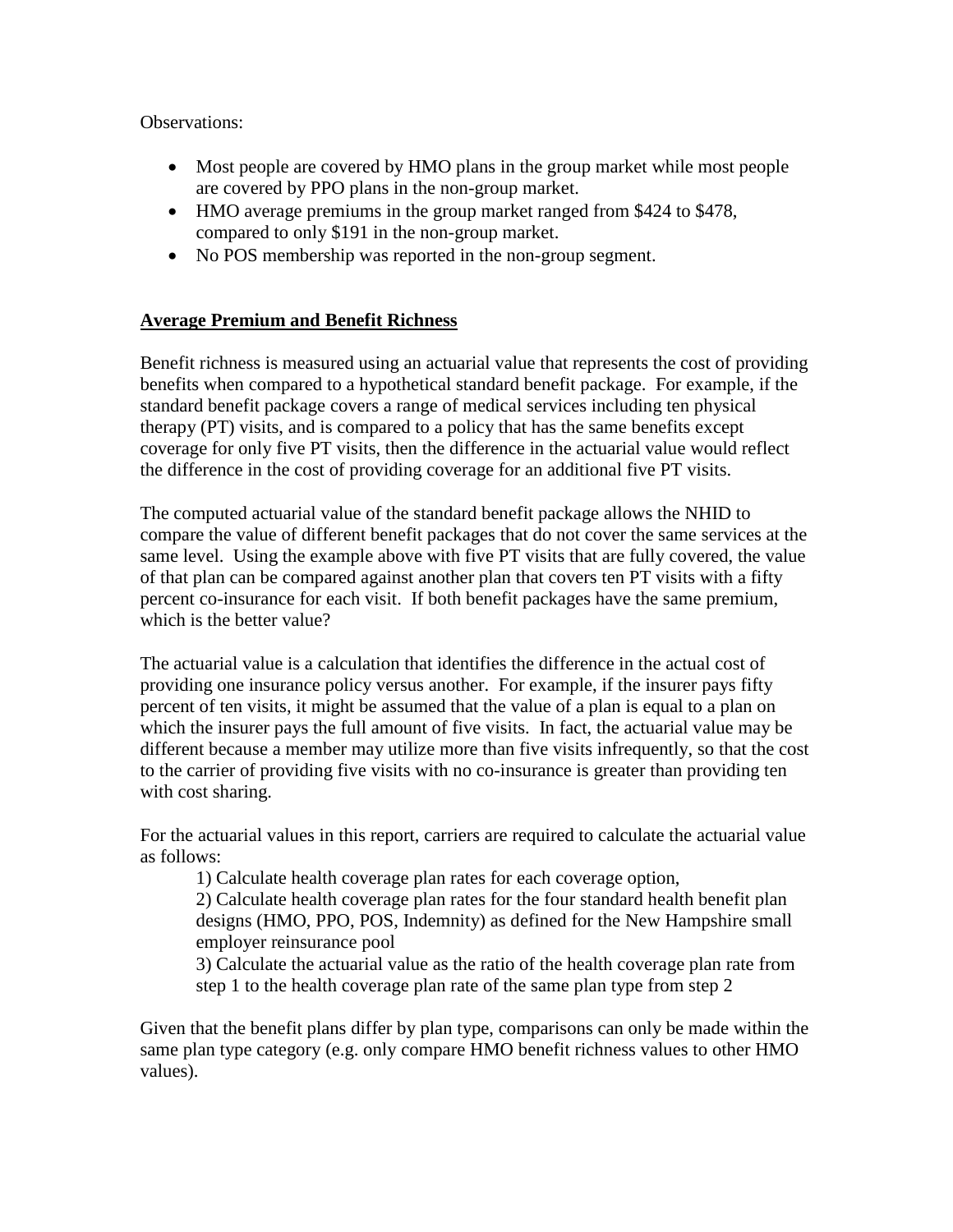In November of 2012, the Department of Health and Human Services (HHS) released a long awaited proposed rule that gives clarification of the concept of Actuarial Value under the ACA. This new rule gives actuaries and other interested parties a proposed methodology along with a model that calculates the expected actuarial value for a specific selected benefit design. Under the ACA, this actuarial value concept will be used to aid in the development of plan designs along with allowing for consistent comparison of plan value across different plan designs for consumers.

It is important to note the methodology used to calculate the actuarial values presented in this report was developed several years ago, before the proposed methodology under the ACA guidelines, and therefore will not line up exactly. For example, plan designs with a 60% actuarial value using the proposed ACA ruling methodology will result in the plan being a **bronze** level plan. It would not be correct to assume that the plan designs in this report with a 60% actuarial value would be **bronze** level plans under the ACA.

|                      |               | Self-Insured*<br><b>Fully-Insured</b> |                        |                 |                |                        |                 |
|----------------------|---------------|---------------------------------------|------------------------|-----------------|----------------|------------------------|-----------------|
|                      | <b>Market</b> |                                       | Avg                    | <b>Benefit</b>  |                | Avg                    | <b>Benefit</b>  |
| <b>Plan Type</b>     | Category      | <b>Members</b>                        | Premium                | <b>Richness</b> | <b>Members</b> | Premium                | <b>Richness</b> |
|                      | Large Group   | 101,095                               | \$431                  | 0.79            | 77,813         | \$453                  | 0.67            |
| <b>HMO</b>           | Small Group   | 523                                   | \$478                  | 0.86            | 69,750         | \$424                  | 0.60            |
|                      | Non-Group     | No Membership Reported                |                        |                 | 9,516          | \$191                  | 0.91            |
|                      |               |                                       |                        |                 |                |                        |                 |
|                      | Large Group   | 65,875                                | \$456                  | 0.74            | 7,868          | \$450                  | 0.87            |
| <b>POS</b>           | Small Group   | 20                                    | \$489                  | 1.03            | 3,053          | \$535                  | 0.70            |
|                      | Non-Group     |                                       | No Membership Reported |                 |                | No Membership Reported |                 |
|                      |               |                                       |                        |                 |                |                        |                 |
|                      | Large Group   | 167,286                               | \$342                  | 0.69            | 46,006         | \$397                  | 0.61            |
| <b>PPO</b>           | Small Group   | 515                                   | \$533                  | 0.86            | 15,384         | \$433                  | 0.54            |
|                      | Non-Group     |                                       | No Membership Reported |                 | 35,026         | \$275                  | 0.21            |
|                      |               |                                       |                        |                 |                |                        |                 |
|                      | Large Group   | 2,027                                 | \$421                  | 0.74            | 6,157          | \$332                  | 0.77            |
| <b>EPO</b>           | Small Group   |                                       | No Membership Reported |                 | 12,360         | \$390                  | 0.76            |
|                      | Non-Group     |                                       |                        |                 | 23             | \$460                  | 0.77            |
|                      |               |                                       |                        |                 |                |                        |                 |
|                      | Large Group   | 7,737                                 | \$458                  | 0.94            | 1,901          | \$1,458                | 0.78            |
| Indemnity**          | Small Group   |                                       | No Membership Reported |                 | 458            | \$331                  | 0.15            |
|                      | Non-Group     |                                       |                        |                 | 1,992          | \$216                  | 0.31            |
| <b>Total Members</b> |               | 345,076                               |                        |                 | 287,307        |                        |                 |

Below is a comparison table of average premiums and actuarial values between the Small and Large Group markets and the Non-Group market.

\*A premium equivalent is provided for self-insured policyholders. Please see the Data Notes section for additional information regarding the calculation methodology. \*\* Due to limited membership, indemnity values are disproportionately affected by outlier data. Please see Data Notes section for additional information on outlier data.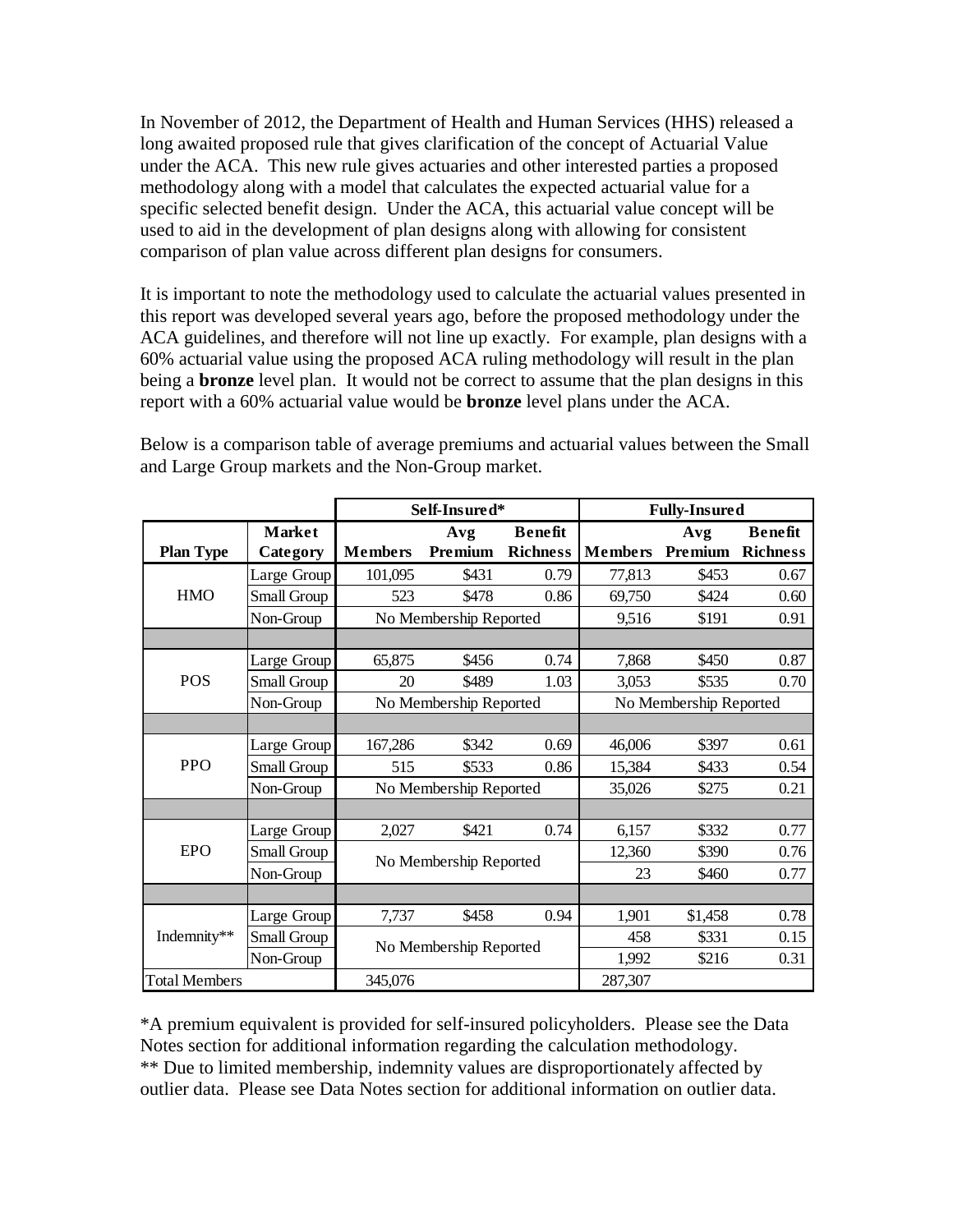#### Observations:

- For the HMO products, the average premium for fully-insured Large Group is higher than for fully-insured Small Group, but some of the difference can be explained by the less rich benefits in the Small Group market.
- For HMO Large Group, the average premium for self-insured is 5 percent less than the average premium for fully-insured, but the value of the self-insured benefits is about 18 percent greater than the value of the fully-insured benefits.
- The self-insured large group POS premiums are about 1 percent more than the fully-insured Large Group POS premiums, while the benefit richness for the selfinsured members is 15 percent less than the benefit richness for the fully-insured members.
- For PPO Large Group, the self-insured premium is 14 percent lower than the fully-insured premium; however, self-insured benefits are 13 percent richer. The average premium for PPO Large Group fully-insured is 8 percent lower than the average PPO premium for the Small Group segment, however the richness of the benefit value for Large Group is 13% greater.
- Policies under the Indemnity plan type vary extensively with respect to benefit richness and premiums.

The table below provides comparative information for 2010 and 2011 data. The "Change in Value" reflects the total overall change in both premiums and benefit richness. If premiums go up by five percent and benefit richness goes down by five percent, the total change in value is equal to negative ten percent. No adjustments are made for inflation or for changes in the underlying risk of the members (due to factors such as age, health status, etc.), which may also be contributing factors to the change in average premium.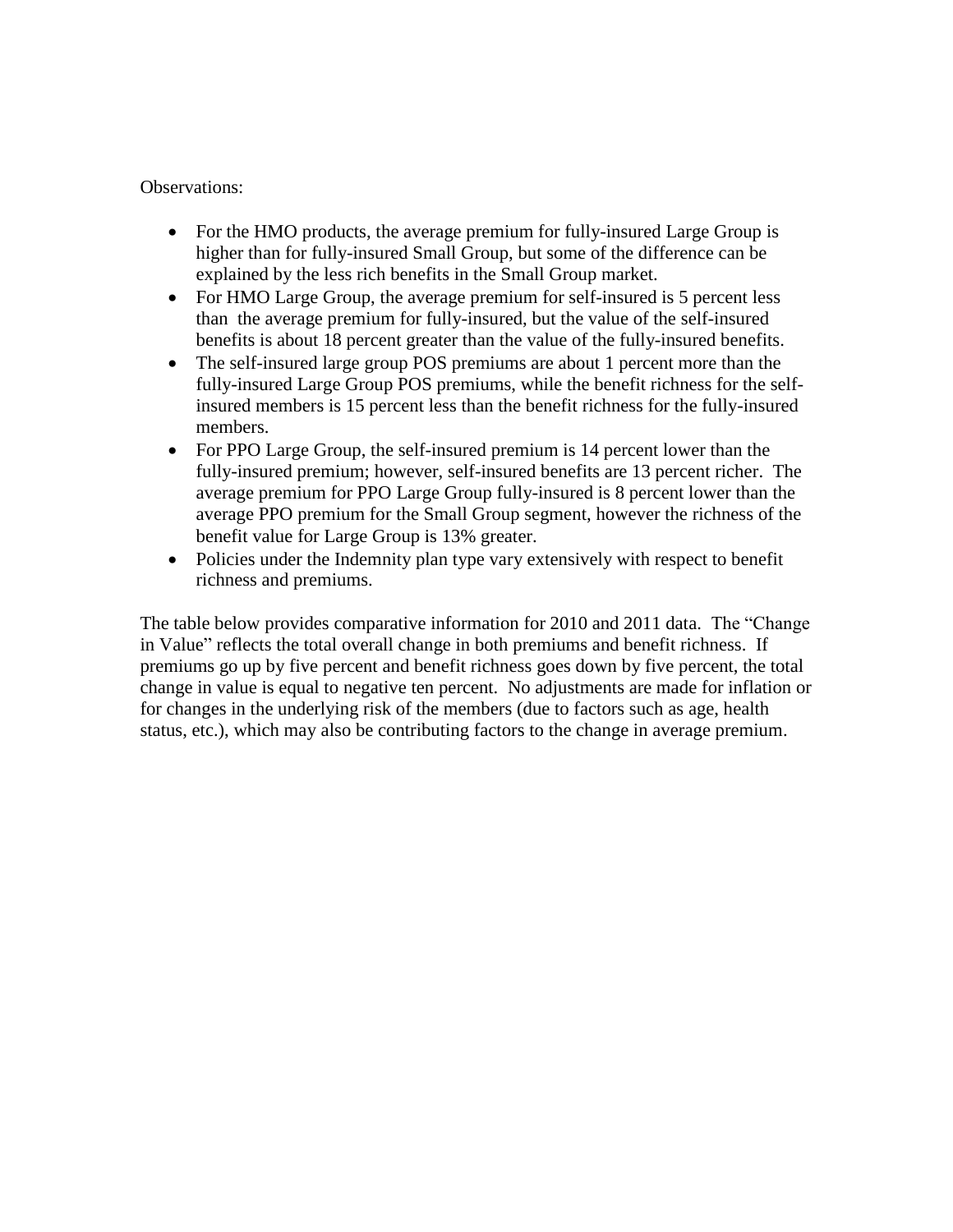|             |                    | Members |         | Avg Premium*           |       | <b>Benefit Richness</b> |      |                    |
|-------------|--------------------|---------|---------|------------------------|-------|-------------------------|------|--------------------|
| Plan Type   | Market<br>Category | 2010    | 2011    | 2010                   | 2011  | 2010                    | 2011 | Change in<br>Value |
|             | Large Group        | 191,861 | 178,908 | \$468                  | \$440 | 0.83                    | 0.73 | $-6%$              |
| <b>HMO</b>  | Small Group        | 69,827  | 70,273  | \$410                  | \$424 | 0.68                    | 0.60 | $-16%$             |
|             | Non-Group          | 9,355   | 9,516   | \$179                  | \$191 | 0.94                    | 0.91 | $-10%$             |
|             |                    |         |         |                        |       |                         |      |                    |
|             | Large Group        | 72,385  | 73,743  | \$460                  | \$455 | 0.83                    | 0.76 | $-8%$              |
| <b>POS</b>  | Small Group        | 5,751   | 3,072   | \$372                  | \$535 | 0.79                    | 0.71 | $-54%$             |
|             | Non-Group          |         |         | No Membership Reported |       |                         |      |                    |
|             |                    |         |         |                        |       |                         |      |                    |
|             | Large Group        | 201,756 | 213,293 | \$420                  | \$354 | 0.75                    | 0.67 | 5%                 |
| <b>PPO</b>  | Small Group        | 18,955  | 15,898  | \$415                  | \$436 | 0.59                    | 0.55 | $-11%$             |
|             | Non-Group          | 33,155  | 35,026  | \$269                  | \$275 | 0.23                    | 0.21 | $-8%$              |
|             |                    |         |         |                        |       |                         |      |                    |
|             | Large Group        | 8,632   | 8,184   | \$308                  | \$354 | 0.63                    | 0.76 | 6%                 |
| <b>EPO</b>  | Small Group        | 16,882  | 12,360  | \$371                  | \$390 | 0.59                    | 0.76 | 25%                |
|             | Non-Group          | 71      | 23      | \$468                  | \$460 | 0.69                    | 0.77 | 14%                |
|             |                    |         |         |                        |       |                         |      |                    |
|             | Large Group        | 6,217   | 9,638   | \$562                  | \$655 | 0.92                    | 0.86 | $-24%$             |
| Indemnity** | Small Group        | 1,341   | 458     | \$340                  | \$331 | 0.16                    | 0.15 | $-2\%$             |
|             | Non-Group          | 2,899   | 1,992   | \$201                  | \$216 | 0.25                    | 0.31 | 14%                |

\*A premium equivalent is provided for self-insured policyholders. Please see the Data Notes section for additional information regarding the calculation methodology. \*\* Due to limited membership, indemnity values are disproportionately affected by outlier data. Please see Data Notes section for additional information on outlier data.

Observations include:

- HMO Large Group represents 28 percent of the membership, and the value of the insurance for these members dropped by about 6 percent from 2010 to 2011 (the difference between 2009 and 2010 was a 20 percent drop<sup>\*</sup>).
- Both Non-group and Small Group HMO experienced an increase in average premium levels between 2010 and 2011 while experiencing a decline in benefit richness between 2010 and 2011. The value of insurance for those in the HMO Small Group market declined by 16 percent, while the value of insurance for those in the Non-group market declined by 10 percent.
- The value for POS Small Group appears to have decreased by 54 percent, however, the membership declined by nearly half, which may have resulted in a change in risk in the underlying population that could be reflected in the premium levels.

 $\overline{a}$ 

<sup>\*</sup>2010 Supplemental Report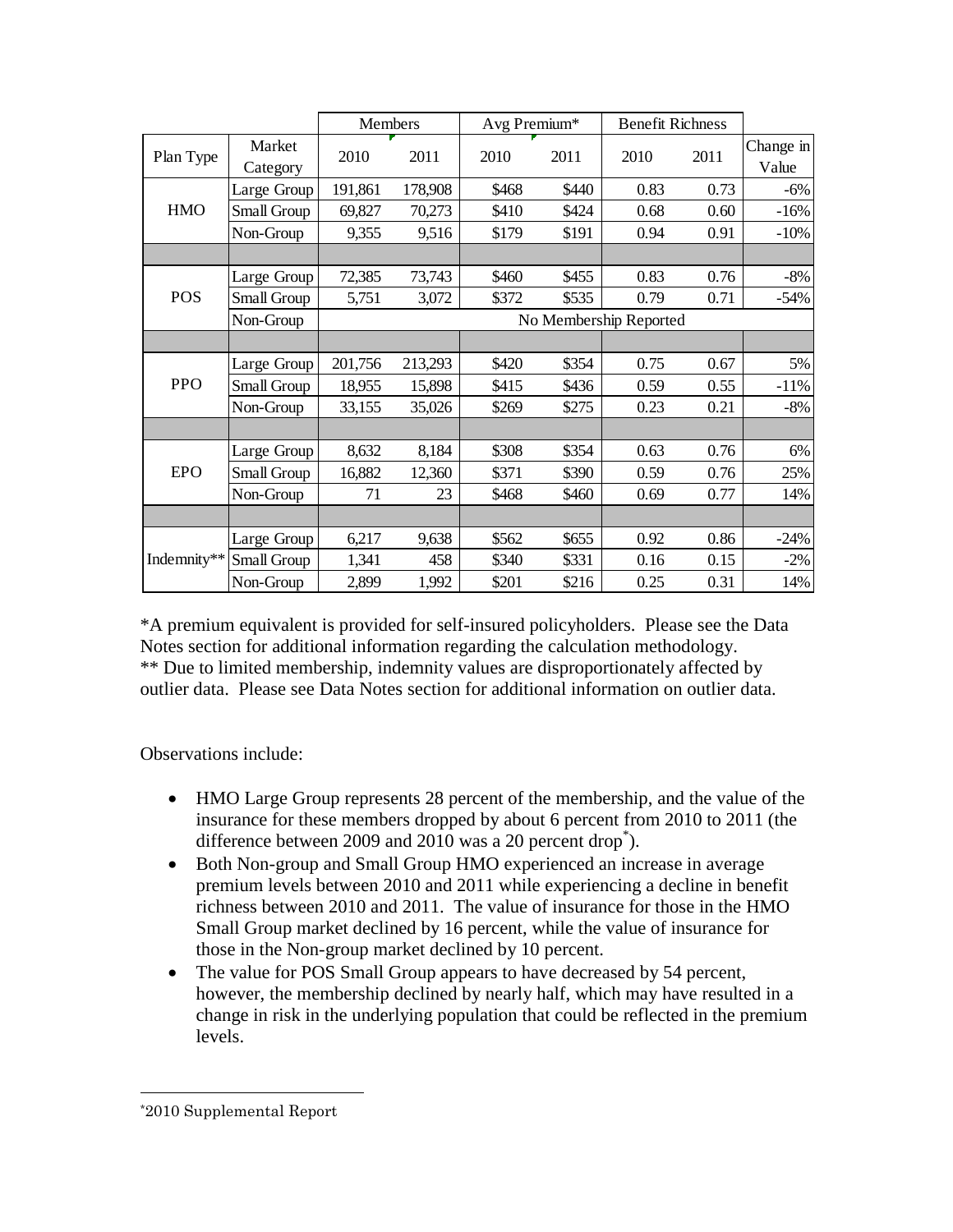- The majority of Non-Group members are enrolled in PPO products, and this segment saw a reduction in value equal to 8 percent. This is in addition to an 8 percent drop observed between 2009 and 2010\*.
- The Indemnity plan type saw extensive variability with respect to average premiums and benefit richness often observed when analyzing plans with small membership populations and shifting membership.
- In many cases, the value of benefits decreased while premiums increased, which will always result in a reduction in the value of the insurance coverage.
- In some cases the average premium went down: Large Group HMO and POS business and Small Group indemnity premiums decreased, but were outpaced by decreases in benefits, resulting in an apparent reduction in value.
- The value of insurance for the large group PPO segment (representing 32% of covered members) increased by 5 percent. The increased value in this segment was being driven by average premiums declining more than the average benefit richness.

# **Average Premium and Adjusted Premium**

With the actuarial value, average premiums can be adjusted based on the value of the benefits. This allows a more direct comparison of what different policies would cost if the value of the covered benefits were the same, however, factors such as changes due to age, health status, and other rating considerations have not been adjusted for. To the extent that those factors affect average premium levels, the adjusted premium values are not directly comparable. In some cases, membership is less than 0.5 percent and is shown as 0% due to rounding.

Observations:

- Within each product market category, fully insured group premiums adjusted for benefit differences are inversely related to group size. Small groups tend to have a higher adjusted premium than large groups.
- Adjusted Non-Group premiums are higher than adjusted Small Group premiums in the PPO and EPO product lines. Non-Group HMO is driven by the Healthy Kids population, so Non-group premiums should not be compared to the group market categories.
- Large Group adjusted premiums are higher for fully-insured members as compared to self-insured members in the HMO, PPO and Indemnity products.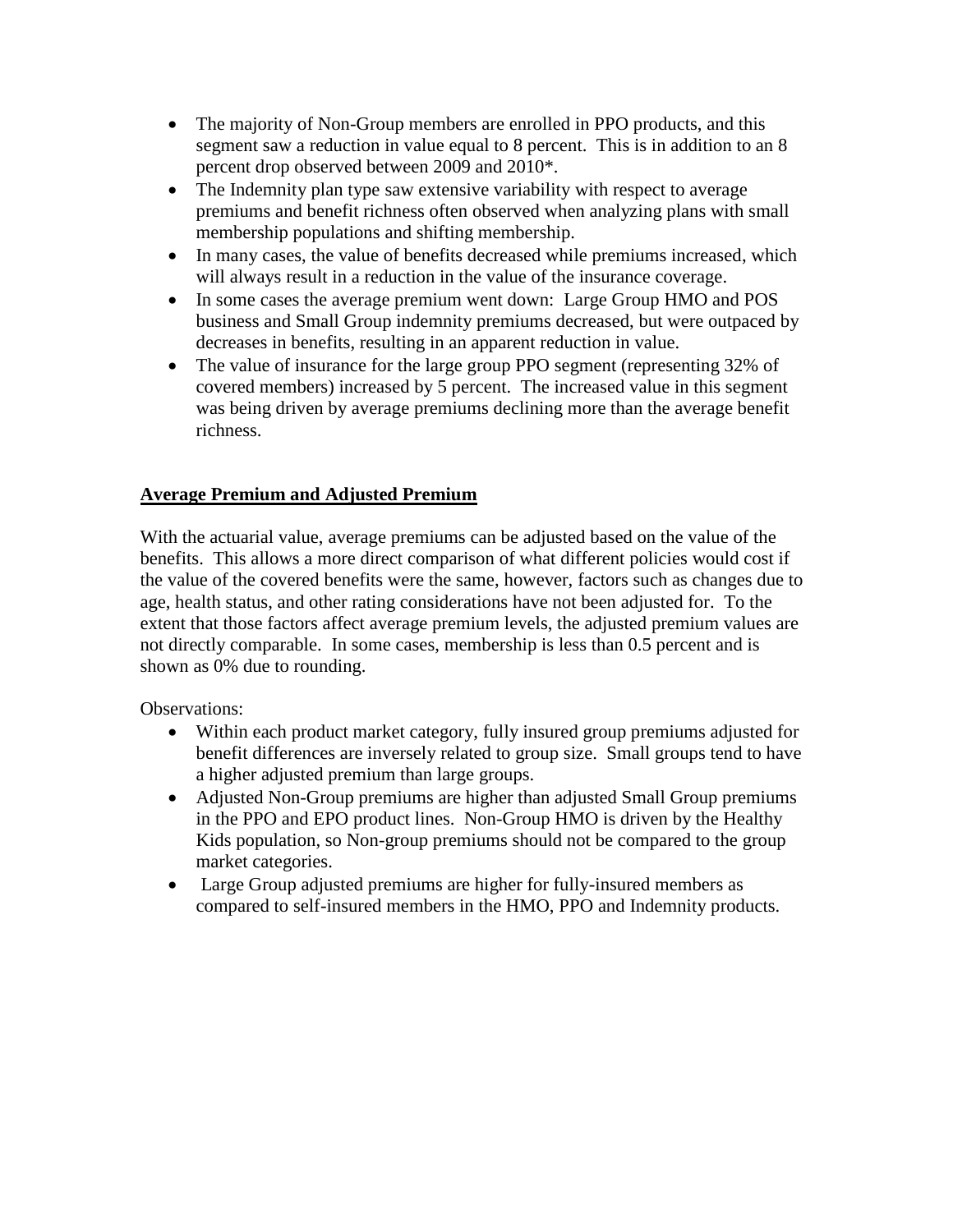|                      |                           |                                     | Self-Insured*          |         | <b>Fully-Insured</b>                         |                        |                            |  |
|----------------------|---------------------------|-------------------------------------|------------------------|---------|----------------------------------------------|------------------------|----------------------------|--|
| <b>Plan Type</b>     | <b>Market</b><br>Category | <b>Percent of</b><br><b>Members</b> | Avg<br>Premium         | Premium | <b>Adjusted Percent of</b><br><b>Members</b> | Avg<br>Premium         | <b>Adjusted</b><br>Premium |  |
|                      | Large Group               | 29%                                 | \$431                  | \$544   | 27%                                          | \$453                  | \$676                      |  |
| <b>HMO</b>           | Small Group               | $0\%$                               | \$478                  | \$558   | 24%                                          | \$424                  | \$710                      |  |
|                      | Non-Group                 |                                     | No Membership Reported |         | 3%                                           | \$191                  | \$210                      |  |
|                      |                           |                                     |                        |         |                                              |                        |                            |  |
|                      | Large Group               | 19%                                 | \$456                  | \$613   | 3%                                           | \$450                  | \$516                      |  |
| <b>POS</b>           | Small Group               | $0\%$                               | \$489                  | \$475   | 1%                                           | \$535                  | \$760                      |  |
|                      | Non-Group                 |                                     | No Membership Reported |         |                                              | No Membership Reported |                            |  |
|                      |                           |                                     |                        |         |                                              |                        |                            |  |
|                      | Large Group               | 48%                                 | \$342                  | \$498   | 16%                                          | \$397                  | \$651                      |  |
| <b>PPO</b>           | Small Group               | $0\%$                               | \$533                  | \$618   | 5%                                           | \$433                  | \$797                      |  |
|                      | Non-Group                 |                                     | No Membership Reported |         | 12%                                          | \$275                  | \$1,285                    |  |
|                      |                           |                                     |                        |         |                                              |                        |                            |  |
|                      | Large Group               | 1%                                  | \$421                  | \$568   | 2%                                           | \$332                  | \$428                      |  |
| <b>EPO</b>           | Small Group               |                                     | No Membership Reported |         | 4%                                           | \$390                  | \$510                      |  |
|                      | Non-Group                 |                                     |                        |         | 0%                                           | \$460                  | \$594                      |  |
|                      |                           |                                     |                        |         |                                              |                        |                            |  |
|                      | Large Group               | 2%                                  | \$458                  | \$490   | 1%                                           | \$1,458                | \$1,876                    |  |
| Indemnity**          | Small Group               |                                     |                        |         | 0%                                           | \$331                  | \$2,138                    |  |
|                      | Non-Group                 | No Membership Reported              |                        |         | 1%                                           | \$216                  | \$698                      |  |
|                      |                           |                                     |                        |         |                                              |                        |                            |  |
| <b>Total Members</b> |                           | 345,076                             |                        |         | 287,307                                      |                        |                            |  |

\*A premium equivalent is provided for self-insured policyholders. Please see the Data Notes section for additional information regarding the calculation methodology. \*\* Due to limited membership, indemnity values are disproportionately affected by outlier data. Please see Data Notes section for additional information on outlier data.

Health insurance benefits and medical care utilization by state and municipal employees are frequently considered unique. The following table shows the same calculations for each of these account types.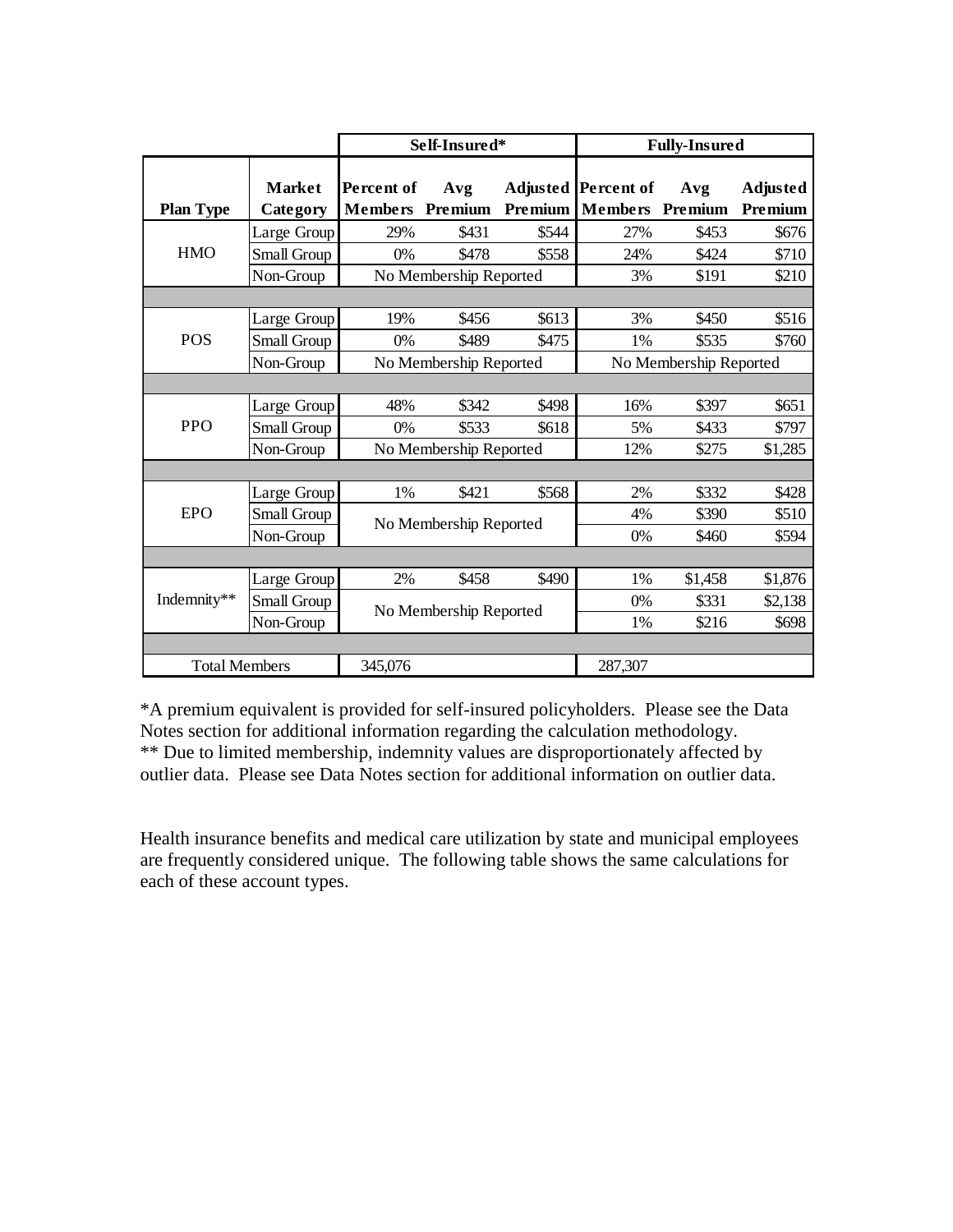|                  |                           | Percent of             | Avg                    | <b>Benefit</b>  | <b>Adjusted</b> |  |  |  |
|------------------|---------------------------|------------------------|------------------------|-----------------|-----------------|--|--|--|
| <b>Plan Type</b> | <b>Account Type</b>       | <b>Members</b>         | Premium*               | <b>Richness</b> | Premium*        |  |  |  |
|                  | <b>State</b>              | 4%                     | \$425                  | 0.73            | \$580           |  |  |  |
| <b>HMO</b>       | Municipal                 | 7%                     | \$457                  | 0.81            | \$561           |  |  |  |
|                  | <b>All Other Accounts</b> | 30%                    | \$420                  | 0.66            | \$633           |  |  |  |
|                  |                           |                        |                        |                 |                 |  |  |  |
|                  | <b>State</b>              | 1%                     | \$600                  | 0.87            | \$691           |  |  |  |
| <b>POS</b>       | Municipal                 | 4%                     | \$489                  | 0.75            | \$653           |  |  |  |
|                  | All Other Accounts        | 7%                     | \$418                  | 0.74            | \$567           |  |  |  |
|                  |                           |                        |                        |                 |                 |  |  |  |
| <b>PPO</b>       | <b>State</b>              | 0%                     | \$456                  | 0.77            | \$595           |  |  |  |
|                  | Municipal                 | $0\%$                  | \$494                  | 0.53            | \$934           |  |  |  |
|                  | All Other Accounts        | 40%                    | \$349                  | 0.54            | \$650           |  |  |  |
|                  |                           |                        |                        |                 |                 |  |  |  |
|                  | <b>State</b>              | No Membership Reported |                        |                 |                 |  |  |  |
| <b>EPO</b>       | Municipal                 | $0\%$                  | \$440                  | 0.85            | \$520           |  |  |  |
|                  | All Other Accounts        | 3%                     | \$375                  | 0.76            | \$491           |  |  |  |
|                  |                           |                        |                        |                 |                 |  |  |  |
|                  | <b>State</b>              |                        | No Membership Reported |                 |                 |  |  |  |
| Indemnity**      | Municipal                 | 1%                     | \$577                  | 0.95            | \$610           |  |  |  |
|                  | All Other Accounts        | 1%                     | \$567                  | 0.61            | \$934           |  |  |  |
|                  |                           |                        |                        |                 |                 |  |  |  |
|                  | <b>Total Members</b>      | 632,384                |                        |                 |                 |  |  |  |

**State and Municipal Account Comparison**

\*A premium equivalent is provided for self-insured policyholders. Please see the Data Notes section for additional information regarding the calculation methodology.

\*\* Due to limited membership, indemnity values are disproportionately affected by outlier data. Please see Data Notes section for additional information on outlier data.

Observations include:

- In 2010, benefit richness for State and Municipal HMO was reported as 0.76 and 0.82, respectively<sup>\*\*\*</sup>. In 2011, the benefit richness for State and Municipal has remained as relatively stable (0.73 for State and 0.81 for Municipal) as the 2010 level, but for all other accounts the HMO benefit richness has dropped significantly (0.79 in 2010 and 0.66 in 2011).
- Although fewer State and Municipal covered members are enrolled in POS products, both the average premium and adjusted premium are substantially higher than for other POS policies.

 $\overline{a}$ 

<sup>\*\*\*</sup> 2010 Supplemental Report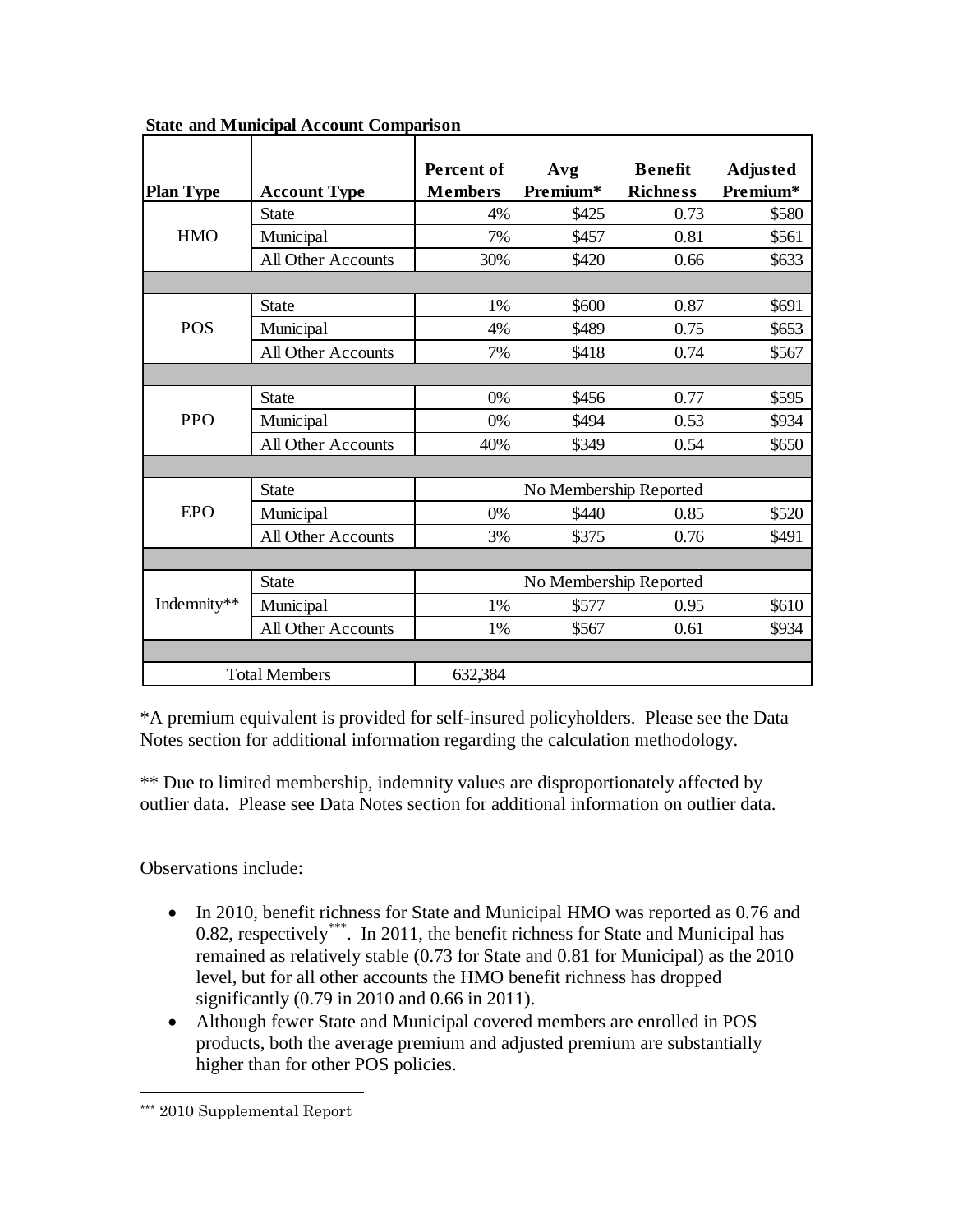# **MARKET CATEGORY**

The market categories shown below with membership and loss ratios provide a more detailed breakdown of the summary market categories shown above. Separate tables exist for 2011 self-insured and fully-insured policies. A comparison of 2011 to 2010 is made in total.

| <b>Market Category</b>                   | All<br><b>Members</b> | Loss<br><b>Ratio</b> | Self-<br><b>Insured</b><br><b>Members</b> | Loss<br><b>Ratio</b> | <b>Fully-</b><br><b>Insured</b><br><b>Members</b> | Loss<br><b>Ratio</b> |
|------------------------------------------|-----------------------|----------------------|-------------------------------------------|----------------------|---------------------------------------------------|----------------------|
| <b>Total Large Group</b>                 | 76%                   | 0.89                 | 100%                                      | 0.93                 | 49%                                               | 0.80                 |
| Employers with 51-99 Employees           | 6%                    | 0.83                 | 1%                                        | 0.86                 | 12%                                               | 0.83                 |
| Employers with $>=100$ Employees         | 65%                   | 0.89                 | 90%                                       | 0.93                 | 35%                                               | 0.79                 |
| <b>Employers through Qualified Trust</b> | 5%                    | 0.92                 | 8%                                        | 0.93                 | 2%                                                | 0.85                 |
|                                          |                       |                      |                                           |                      |                                                   |                      |
| <b>Total Small Group</b>                 | 16%                   | 0.83                 | $0\%$                                     | 0.80                 | 35%                                               | 0.83                 |
| Employers with 1 Employee                | 1%                    | 1.04                 | None Reported                             |                      | 2%                                                | 1.04                 |
| Employers with 2-9 Employees             | 6%                    | 0.81                 | 0%                                        | 0.93                 | 14%                                               | 0.81                 |
| Employers with 10-25 Employees           | 6%                    | 0.81                 | 0%                                        | 0.90                 | 12%                                               | 0.80                 |
| Employers with 26-50 Employees           | 4%                    | 0.87                 | 0%                                        | 0.77                 | 8%                                                | 0.87                 |
|                                          |                       |                      |                                           |                      |                                                   |                      |
| Total Individual                         | 7%                    | 0.72                 |                                           |                      | 16%                                               | 0.72                 |
| Individual Policy                        | 7%                    | 0.71                 |                                           |                      | 16%                                               | 0.71                 |
| Individual as Group Conversion           | $0\%$                 | 3.03                 | None Reported                             |                      | 0%                                                | 3.03                 |
|                                          |                       |                      |                                           |                      |                                                   |                      |
| <b>Grand Total</b>                       | 632,384               | 0.87                 | 345,076                                   | 0.93                 | 287,307                                           | 0.80                 |

## **All Members, by Insured Status and Market Category**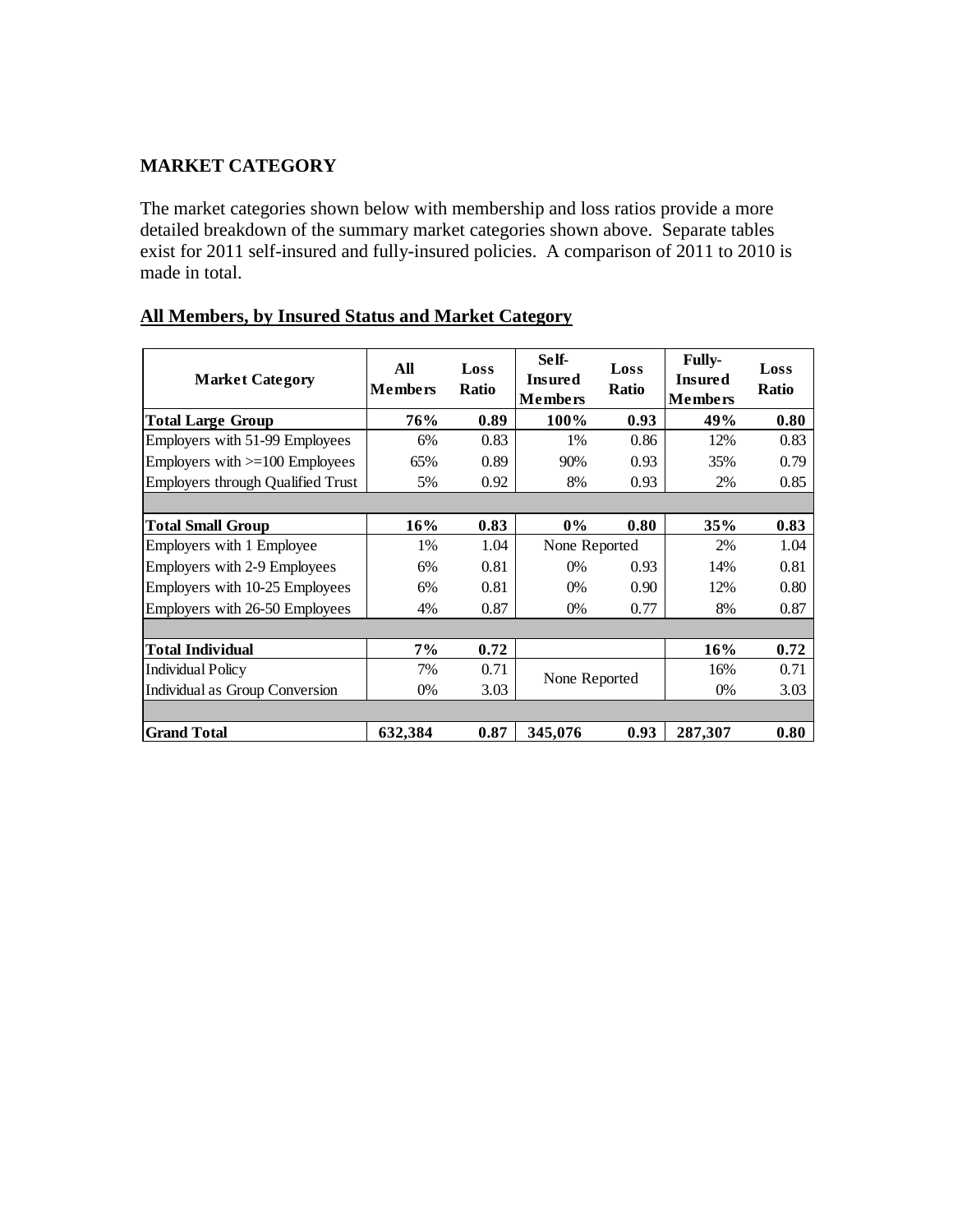# **Overall Comparison –2010 and 2011**

|                                          | <b>Percent of Members</b> |         | <b>Loss Ratio</b> |      |  |
|------------------------------------------|---------------------------|---------|-------------------|------|--|
| <b>Market Category</b>                   | 2010                      | 2011    | 2010              | 2011 |  |
| <b>Total Large Group</b>                 | 75%                       | 76%     | 0.87              | 0.89 |  |
| Employers with 51-99 Employees           | 5%                        | 6%      | 0.89              | 0.83 |  |
| Employers with $>=100$ Employees         | 65%                       | 65%     | 0.88              | 0.89 |  |
| <b>Employers through Qualified Trust</b> | 5%                        | 5%      | 0.79              | 0.92 |  |
|                                          |                           |         |                   |      |  |
| <b>Total Small Group</b>                 | 18%                       | 16%     | 0.88              | 0.83 |  |
| Employers with 1 Employee                | 1%                        | 1%      | 0.97              | 1.04 |  |
| Employers with 2-9 Employees             | 7%                        | 6%      | 0.85              | 0.81 |  |
| Employers with 10-25 Employees           | 6%                        | 6%      | 0.87              | 0.81 |  |
| Employers with 26-50 Employees           | 4%                        | 4%      | 0.91              | 0.87 |  |
|                                          |                           |         |                   |      |  |
| <b>Total Individual</b>                  | 7%                        | 7%      | 0.67              | 0.72 |  |
| <b>Individual Policy</b>                 | 7%                        | 7%      | 0.66              | 0.71 |  |
| <b>Individual as Group Conversion</b>    | 0%                        | 0%      | 1.84              | 3.03 |  |
|                                          |                           |         |                   |      |  |
| <b>Grand Total</b>                       | 639,088                   | 632,384 | 0.87              | 0.87 |  |

The following table compares the membership distribution and loss ratios by market category for 2010 versus 2011.

Observations:

- Overall, the loss ratio for the entire market held stable from 2010 through 2011 at the 87% level.
- The Large Group market's loss ratio increased by 2% between 2010 and 2011. Within the Large Group segment, employer groups 51 -99 employees experienced a decline in loss ratio which was offset by the increase in loss ratio in both the employer groups with 100+ employees and employers with coverage through a qualified trust.
- The Small Group experienced a 5% decline in the overall loss ratio between 2010 and 2011. Within the Small Group segment, the loss ratio for employers with one employee increased from 97% in 2010 to 104% in 2011. The loss ratio for all other group sizes within Small Group declined from 2010 to 2011.
- The Non-group loss ratio was 72% in 2011, which is up 5% from where it was in 2010.
- Group conversion policies show dramatically higher loss ratios for 2011 compared to 2010. The conversion pool is small, and prone to high loss ratios due to the inability to medically underwrite.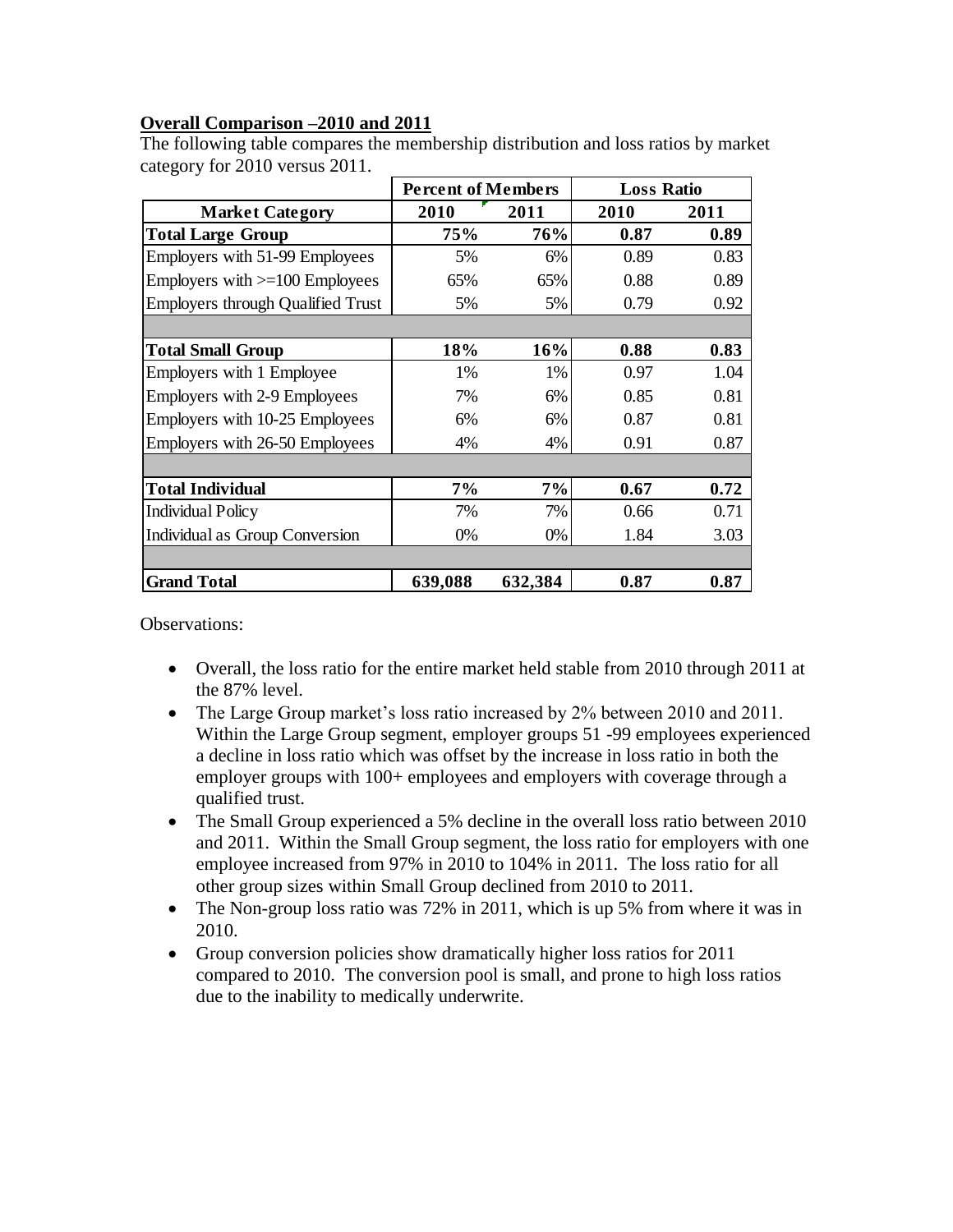# **DEDUCTIBLES**

Information is collected on deductibles according to the dollar amount of the policy deductible. The deductible is the amount that the member pays before the health insurance carrier contributes to the cost of care. If the plan has more than one deductible, the highest level for medical services (i.e. the lowest deductible) within the network is used. Dollar amounts refer to individual deductibles, not family deductibles.

Summary comparison tables are shown below. A more detailed table is contained in Appendix A. Bold values represent the group (within each comparison) with the highest percentage of members where the value is at least two percent.

|                    | All            | Self-          | <b>Fully-</b>  | Large   | <b>Small</b> | Non-   |
|--------------------|----------------|----------------|----------------|---------|--------------|--------|
| <b>Deductible</b>  | <b>Members</b> | <b>Insured</b> | <b>Insured</b> | Group   | Group        | Group  |
| \$0                | 33%            | 48%            | 13%            | 40%     | 2%           | 21%    |
| $$1-250$           | 2%             | 4%             | 0%             | 3%      | 0%           | 0%     |
| \$251-500          | 8%             | 14%            | 1%             | 11%     | 0%           | 0%     |
| \$501-750          | 7%             | 10%            | 4%             | 8%      | 3%           | 0%     |
| $$751-1,000$       | 2%             | 3%             | 2%             | 3%      | $0\%$        | 0%     |
| $$1,001-1,500$     | 12%            | 8%             | 17%            | 10%     | 18%          | 21%    |
| \$1,501-3,000      | 18%            | 8%             | 31%            | 13%     | 39%          | 26%    |
| \$3,001-5,000      | 12%            | 5%             | 21%            | 10%     | 29%          | 2%     |
| \$5,001-7,500      | 4%             | 1%             | 8%             | 2%      | 5%           | 25%    |
| \$7,501-10,000     | 1%             | 0%             | 1%             | 0%      | 2%           | 1%     |
| $$10,001+$         | 0%             | 0%             | 1%             | 0%      | 0%           | 4%     |
| <b>Grand Total</b> | 632,384        | 345,076        | 287,307        | 483,765 | 102,061      | 46,557 |

|                           |         | <b>All Members</b> |       | <b>Large Group</b> |         | <b>Small Group</b> |         | Non-group |
|---------------------------|---------|--------------------|-------|--------------------|---------|--------------------|---------|-----------|
| <b>Deductible</b>         | 2010    | 2011               | 2010  | 2011               | 2010    | 2011               | 2010    | 2011      |
| \$0                       | 37%     | 33%                | 46%   | 40%                | 4%      | 2%                 | 21%     | 21%       |
| $$1-250$                  | 2%      | 2%                 | 3%    | 3%                 | 0%      | 0%                 | $0\%$   | 0%        |
| \$251-500                 | 9%      | 8%                 | 12%   | 11%                | 2%      | $0\%$              | 0%      | $0\%$     |
| \$501-750                 | 9%      | 7%                 | 10%   | 8%                 | 10%     | 3%                 | 1%      | 0%        |
| \$751-1.000               | 3%      | 2%                 | 4%    | 3%                 | 1%      | 0%                 | $0\%$   | 0%        |
| \$1,001-1,500             | 11%     | 12%                | 8%    | 10%                | 22%     | 18%                | 23%     | 21%       |
| \$1,501-3,000             | 17%     | 18%                | 11%   | 13%                | 40%     | 39%                | 27%     | 26%       |
| \$3,001-5,000             | 7%      | 12%                | 6%    | 10%                | 14%     | 29%                | 2%      | 2%        |
| \$5,001-7,500             | 3%      | 4%                 | 1%    | 2%                 | 3%      | 5%                 | 21%     | 25%       |
| \$7,501-10,000            | 1%      | 1%                 | 1%    | 0%                 | 3%      | 2%                 | 1%      | 1%        |
| $$10,001+$                | 0%      | 0%                 | 0%    | 0%                 | 0%      | 0%                 | 4%      | 4%        |
| <b>Average Deductible</b> | \$1,042 | \$1,249            | \$687 | \$886              | \$1,978 | \$2,337            | \$2,476 | \$2,636   |
| <b>Annual Deductible</b>  |         |                    |       |                    |         |                    |         |           |
| <b>Increase</b>           |         | 20%                |       | 29%                |         | 18%                |         | 6%        |

Observations:

 The self-insured population benefits reflect lower deductibles than the fullyinsured population.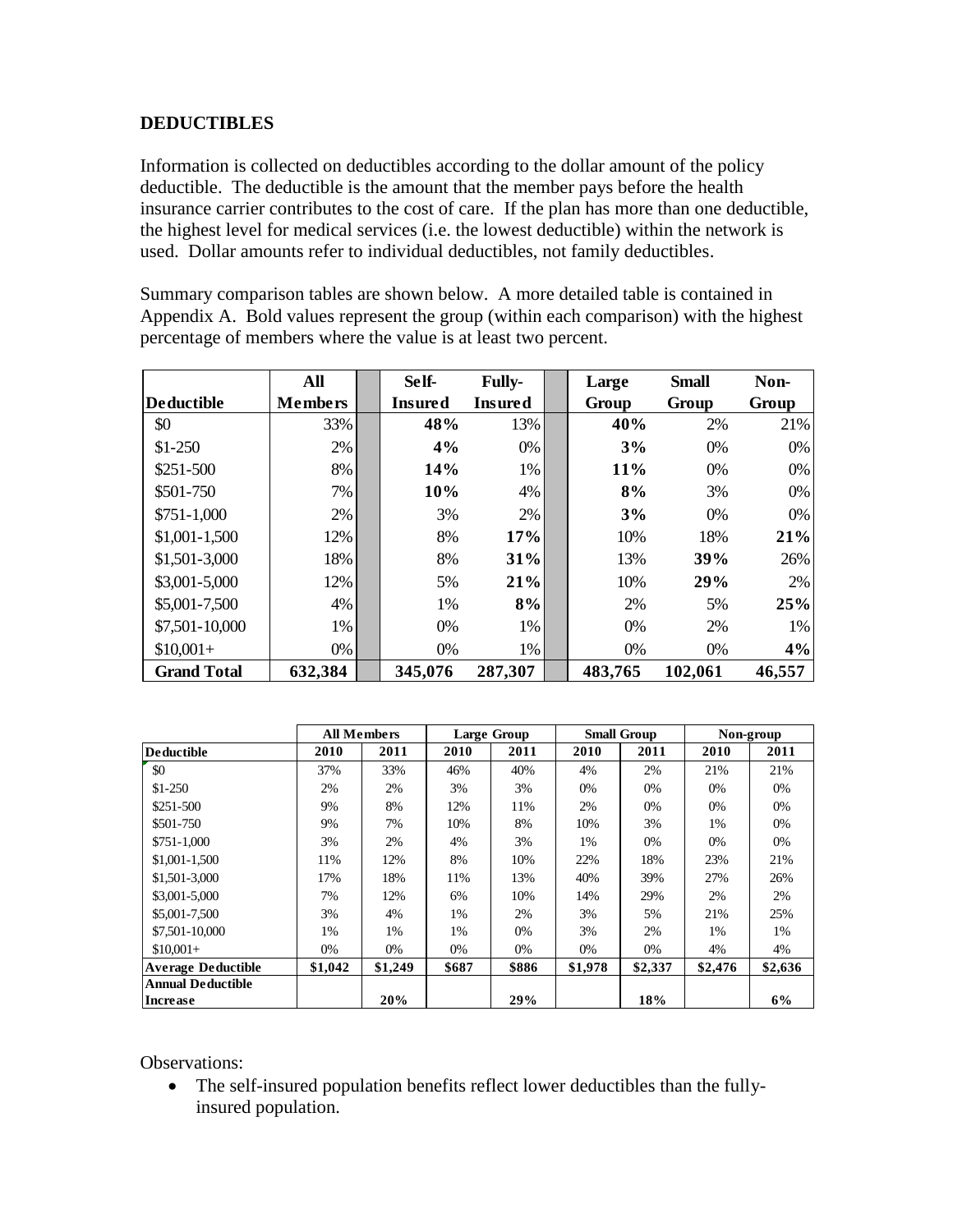- Generally, the large groups have lower deductibles, while individuals and small groups have higher deductibles.
- Between 2010 and 2011, average deductibles grew \$207 or by 20% overall. Large groups experienced the largest percentage change in deductible, but small groups experienced the largest change in deductible amount.
- The most common deductible for large groups is \$0 and the most common deductible for small groups and individuals is in the \$1,501-\$3,000 range.
- The high percentage of members covered by a self-insured account without any deductible is partly the result of the state of NH employee plan and the benefit plans covering municipal employees. See chart below.

|                    |                                        |              | Self-Insured     |              |
|--------------------|----------------------------------------|--------------|------------------|--------------|
| <b>Deductible</b>  | All Self-<br>Insured<br><b>Members</b> | <b>State</b> | <b>Municipal</b> | <b>Other</b> |
| \$0                | 48%                                    | 100%         | 85%              | 30%          |
| $$1-250$           | 4%                                     | 0%           | 0%               | 5%           |
| \$251-500          | 14%                                    | 0%           | 5%               | 19%          |
| \$501-750          | 10%                                    | 0%           | 6%               | 13%          |
| $$751-1,000$       | 3%                                     | 0%           | $0\%$            | 4%           |
| $$1,001-1,500$     | 8%                                     | 0%           | $1\%$            | 11%          |
| \$1,501-3,000      | 8%                                     | 0%           | $1\%$            | 11%          |
| \$3,001-5,000      | 5%                                     | 0%           | 1%               | 5%           |
| \$5,001-7,500      | 1%                                     | 0%           | 0%               | 1%           |
| <b>Grand Total</b> | 345,076                                | 31,984       | 75,665           | 232,101      |

## **CO-INSURANCE**

Co-insurance is the percentage of the total claim that the member is responsible for paying. Co-insurance is paid after the deductible has been met. If the plan has more than one co-insurance level, the highest level for medical services (i.e. lowest member coinsurance %) within network is reported.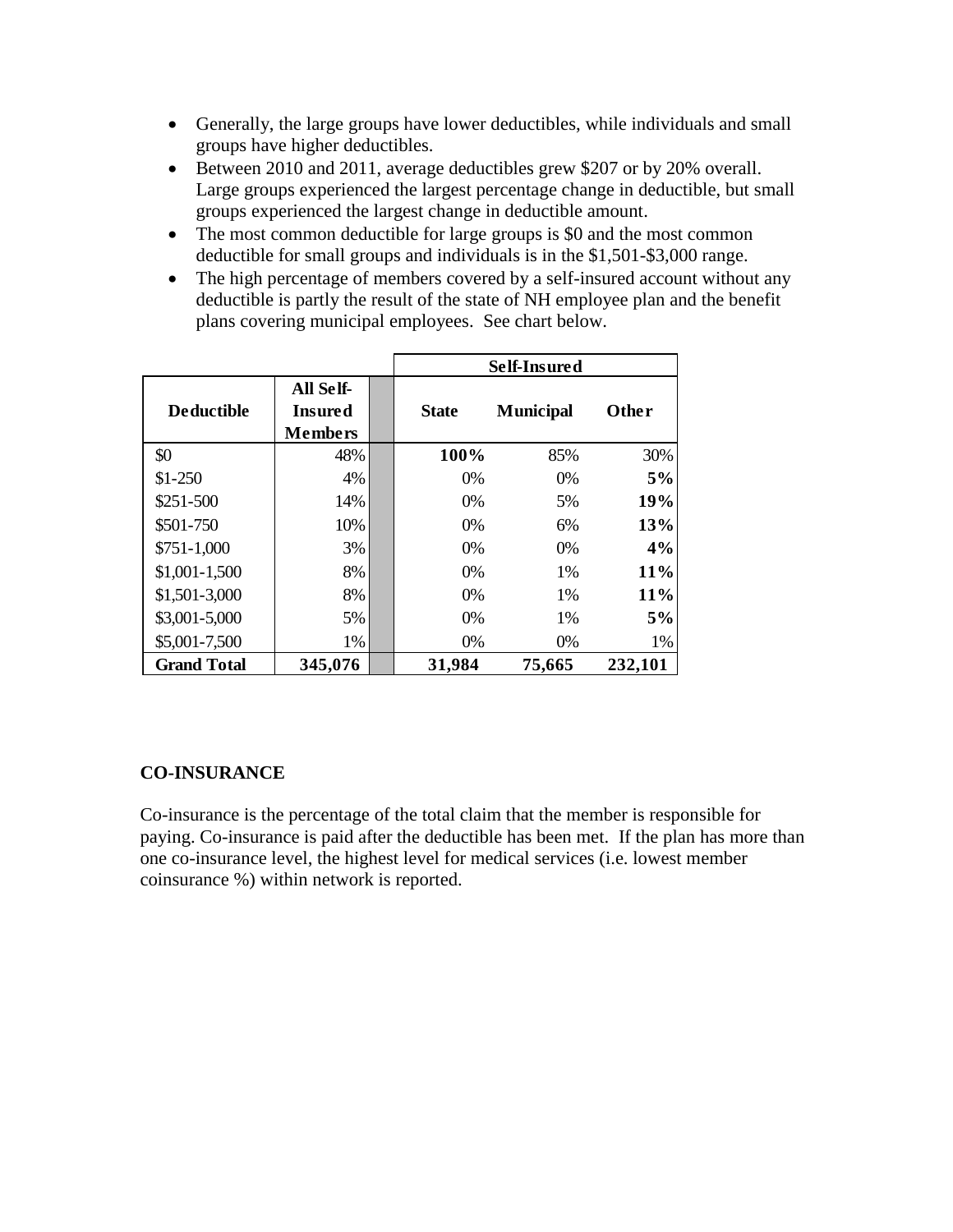| Coinsurance          | All            | Self-   | <b>Fully-</b>  | Large   | <b>Small</b> | Non-   |
|----------------------|----------------|---------|----------------|---------|--------------|--------|
|                      | <b>Members</b> | Insured | <b>Insured</b> | Group   | Group        | Group  |
| 0%                   | 63%            | 54%     | 75%            | 59%     | 87%          | 54%    |
| 5%                   | $0\%$          | 1%      | 0%             | 0%      | 0%           | 0%     |
| 10%                  | 10%            | 14%     | 4%             | 12%     | 2%           | $0\%$  |
| 15%                  | 1%             | 2%      | 0%             | 1%      | 0%           | $0\%$  |
| 20%                  | 21%            | 23%     | 18%            | 21%     | 12%          | 35%    |
| 25%                  | 1%             | 2%      | 0%             | 2%      | 0%           | 0%     |
| 30%                  | 3%             | 4%      | 2%             | 3%      | 0%           | 7%     |
| 35%                  | 0%             | 0%      | $0\%$          | 0%      | 0%           | 0%     |
| 40%                  | 0%             | 1%      | $0\%$          | 0%      | 0%           | $0\%$  |
| 50%                  | $0\%$          | $0\%$   | 1%             | $0\%$   | 0%           | 3%     |
| <b>Total Members</b> | 632,384        | 345,076 | 287,307        | 483,765 | 102,061      | 46,557 |

|                            |         | <b>All Members</b> |         | <b>Large Group</b> |         | <b>Small Group</b> |       | Non-group |
|----------------------------|---------|--------------------|---------|--------------------|---------|--------------------|-------|-----------|
| Coinsurance                | 2010    | 2011               | 2010    | 2011               | 2010    | 2011               | 2010  | 2011      |
| 0%                         | 66%     | 63%                | 64%     | 59%                | 83%     | 87%                | 48%   | 54%       |
| 5%                         | 0%      | 0%                 | 0%      | $0\%$              | 0%      | 0%                 | 0%    | 0%        |
| 10%                        | 9%      | 10%                | 12%     | 12%                | 2%      | 2%                 | 0%    | 0%        |
| 15%                        | $0\%$   | 1%                 | 1%      | 1%                 | $0\%$   | 0%                 | 0%    | 0%        |
| 20%                        | 21%     | 21%                | 21%     | 21%                | 14%     | 12%                | 43%   | 35%       |
| 25%                        | 0%      | 1%                 | $0\%$   | 2%                 | 0%      | $0\%$              | 0%    | 0%        |
| 30%                        | 2%      | 3%                 | 2%      | 3%                 | $0\%$   | 0%                 | 6%    | 7%        |
| 35%                        | 0%      | 0%                 | $0\%$   | $0\%$              | 0%      | 0%                 | 0%    | 0%        |
| 40%                        | $0\%$   | $0\%$              | 1%      | $0\%$              | 0%      | 0%                 | $0\%$ | 0%        |
| 50%                        | 0%      | 0%                 | 0%      | $0\%$              | 0%      | 0%                 | 3%    | 3%        |
| <b>Average Coinsurance</b> | $6.2\%$ | $6.7\%$            | $6.3\%$ | $7.2\%$            | $3.1\%$ | $2.6\%$            | 11.9% | 10.9%     |
| <b>Annual Coinsurance</b>  |         |                    |         |                    |         |                    |       |           |
| Increase                   |         | 9%                 |         | 13%                |         | $-19%$             |       | $-9%$     |

Observations:

- Much of the Non-group market has higher coinsurance percentages than Large and Small Group, with 46 percent of individual members having to pay 20% or more co-insurance. The average coinsurance for the Non-group market is around 11%, which is significantly higher than the average coinsurance in both the Small Group and Large Group markets.
- The coinsurance levels of the Small Group market are lower than the coinsurance levels in the Large Group market. It is important to note that coinsurance is only one measure of benefit richness. The Small Group market's members tend to have much higher deductibles than the Large Group market's members. The overall benefit richness of the Small Group market is much lower than the Large Group market since the higher deductibles more than offset the lower coinsurance levels.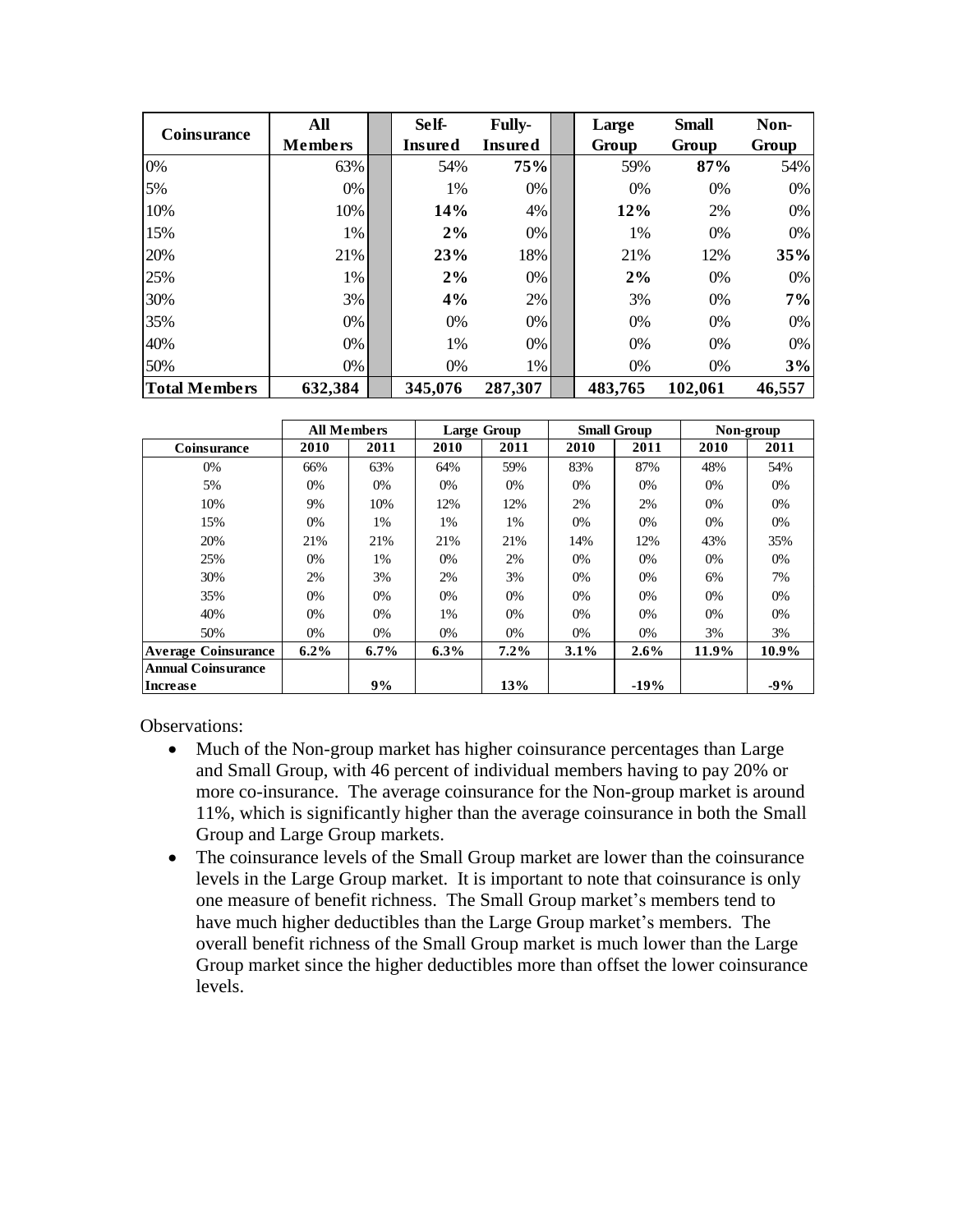# **CO-PAYS**

Co-pays represent the dollar amount of the highest office visit member contribution for services within network. The distribution of co-pay amounts is similar in 2011 to 2010, but some co-pays experienced membership increases while others experienced membership declines.

|                      | All            | Self-          | <b>Fully-</b>  | Large       | <b>Small</b> | Non-        |
|----------------------|----------------|----------------|----------------|-------------|--------------|-------------|
| Copay                | <b>Members</b> | <b>Insured</b> | <b>Insured</b> | Group       | Group        | Group       |
| \$0                  | 22%            | 22%            | 22%            | 21%         | 15%          | 51%         |
| \$5                  | 6%             | 11%            | $0\%$          | 8%          | 0%           | 0%          |
| \$10                 | 11%            | 19%            | 1%             | 14%         | 0%           | $0\%$       |
| \$15                 | 5%             | 7%             | 3%             | 6%          | 3%           | 1%          |
| \$20                 | 19%            | 13%            | 26%            | 17%         | 22%          | 36%         |
| \$25                 | 16%            | 8%             | 26%            | 12%         | 40%          | $0\%$       |
| \$30                 | 5%             | $7\%$          | 4%             | $6\%$       | 2%           | 4%          |
| \$35                 | 2%             | 4%             | 1%             | 3%          | 0%           | $0\%$       |
| \$40                 | 6%             | 5%             | 8%             | 6%          | 6%           | 8%          |
| \$45                 | 1%             | 2%             | $0\%$          | 1%          | 0%           | 0%          |
| \$50                 | 5%             | 2%             | 9%             | 5%          | 11%          | 0%          |
| \$55                 | 0%             | 0%             | $0\%$          | 0%          | 0%           | 0%          |
| \$60                 | 0%             | 1%             | 0%             | 1%          | 0%           | $0\%$       |
| \$65                 | $0\%$          | 0%             | $0\%$          | 0%          | 0%           | 0%          |
| \$70                 | 0%             | 1%             | 0%             | 1%          | 0%           | 0%          |
| \$75                 | 0%             | 0%             | 0%             | 0%          | 0%           | 0%          |
| \$100                | 0%             | 0%             | 0%             | 0%          | 0%           | 0%          |
| <b>Total Members</b> | 632,384        | 345,076        | 287,307        | 483,765     | 102,061      | 46,557      |
| <b>Average Copay</b> | \$<br>18.60    | \$<br>16.30    | \$<br>21.37    | \$<br>18.16 | \$<br>23.74  | \$<br>11.94 |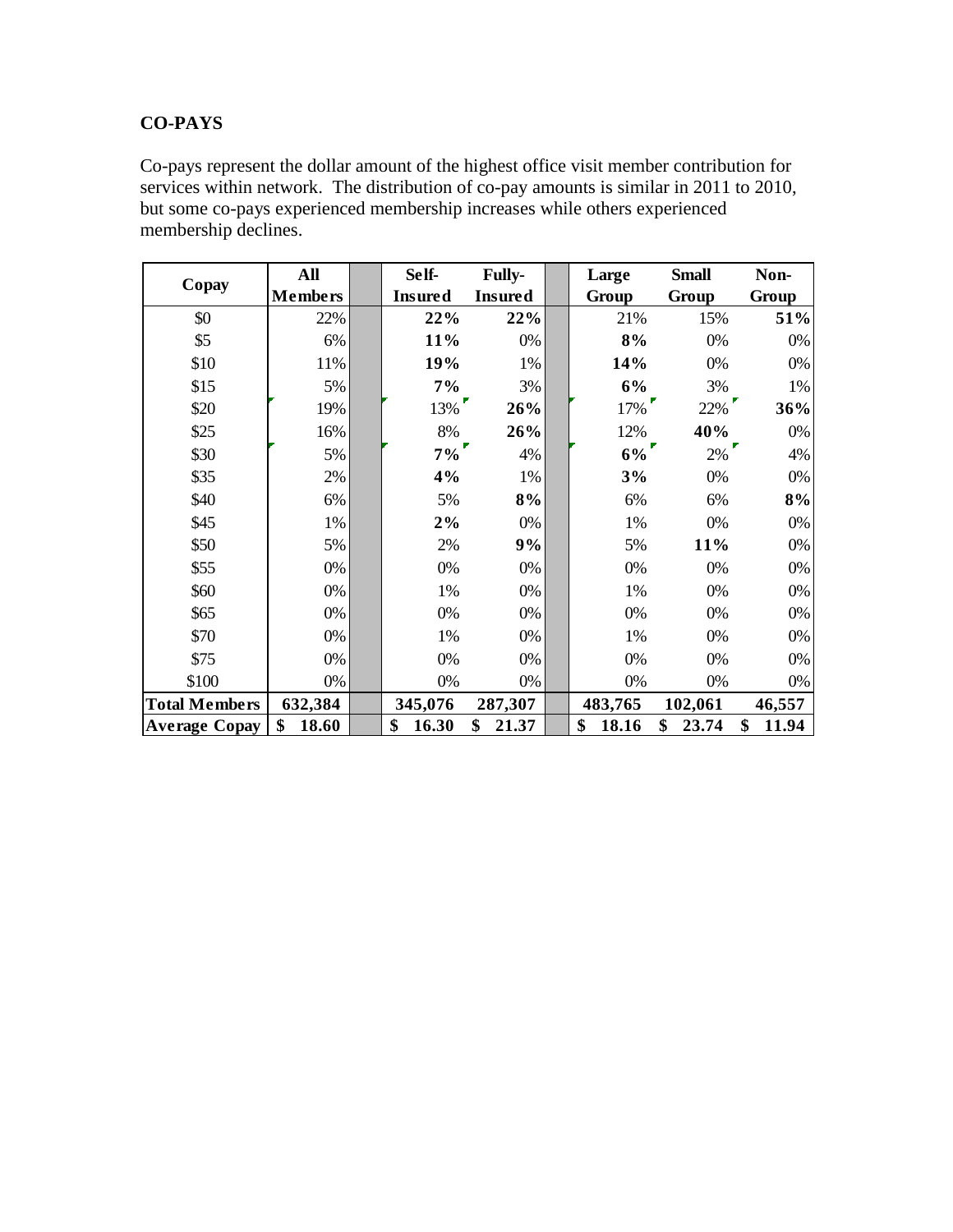|                      | <b>All Members</b> |             |
|----------------------|--------------------|-------------|
| Copay                | 2010               | 2011        |
| \$0                  | 19%                | 22%         |
| \$5                  | 7%                 | 6%          |
| \$10                 | 14%                | 11%         |
| \$15                 | 8%                 | 5%          |
| \$20                 | 19%                | 19%         |
| \$25                 | 11%                | 16%         |
| \$30                 | 8%                 | 5%          |
| \$35                 | 2%                 | 2%          |
| \$40                 | 5%                 | 6%          |
| \$45                 | 1%                 | 1%          |
| \$50                 | 5%                 | 5%          |
| \$55                 | 0%                 | 0%          |
| \$60                 | 0%                 | 0%          |
| \$65                 | 0%                 | 0%          |
| \$70                 | 0%                 | 0%          |
| \$75                 | 0%                 | 0%          |
| \$100                | 0%                 | 0%          |
| <b>Total Members</b> | 639,088            | 632,384     |
| Average Copay        | \$<br>17.97        | \$<br>18.60 |

Observations:

- Overall the average co-pay increased by 3% which appears be to driven by movement out of the \$10 and \$15 co-pay levels and into the \$25 co-pay level. The self-insured market tends to have lower co-pays than the fully insured market.
- Co-pay levels represent one indicator of benefit richness. Although the Nongroup market tends to have lower co-pay levels, the overall benefit richness in the Non-group market is dramatically lower than in the employer market since the Non-group benefit designs have significantly higher coinsurance and deductible levels than the employer market does.

## **COVERED BENEFITS**

Coverage for benefits is based on whether the policy provides coverage at the level described in the Supplemental Report bulletin. Definitions are provided in Appendix B for all 26 benefit categories included in the Supplemental Report filing. A few of these categories had none or very few members without coverage, but all are listed in the table below.

Covered benefits are subject to greater reporting variation. This variation is due to differences in how carriers interpret policy coverage and the definition of the benefits which is described in the bulletin.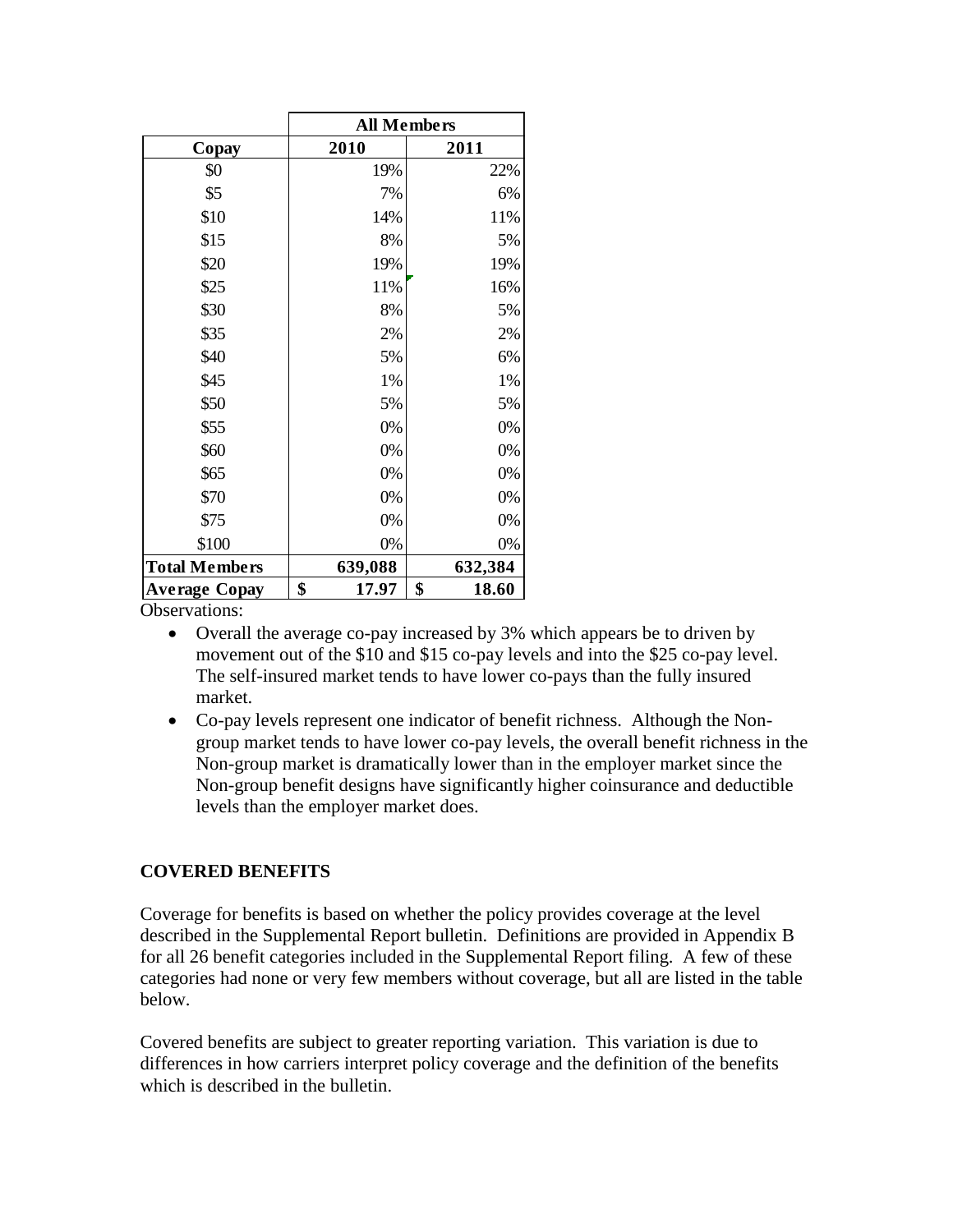Members appearing to be without coverage for a particular benefit may obtain coverage for that benefit through a mechanism other than the primary insurance carrier. Examples of this include mental health benefits and prescription drug coverage provided by an organization external to the employer or insurance carrier.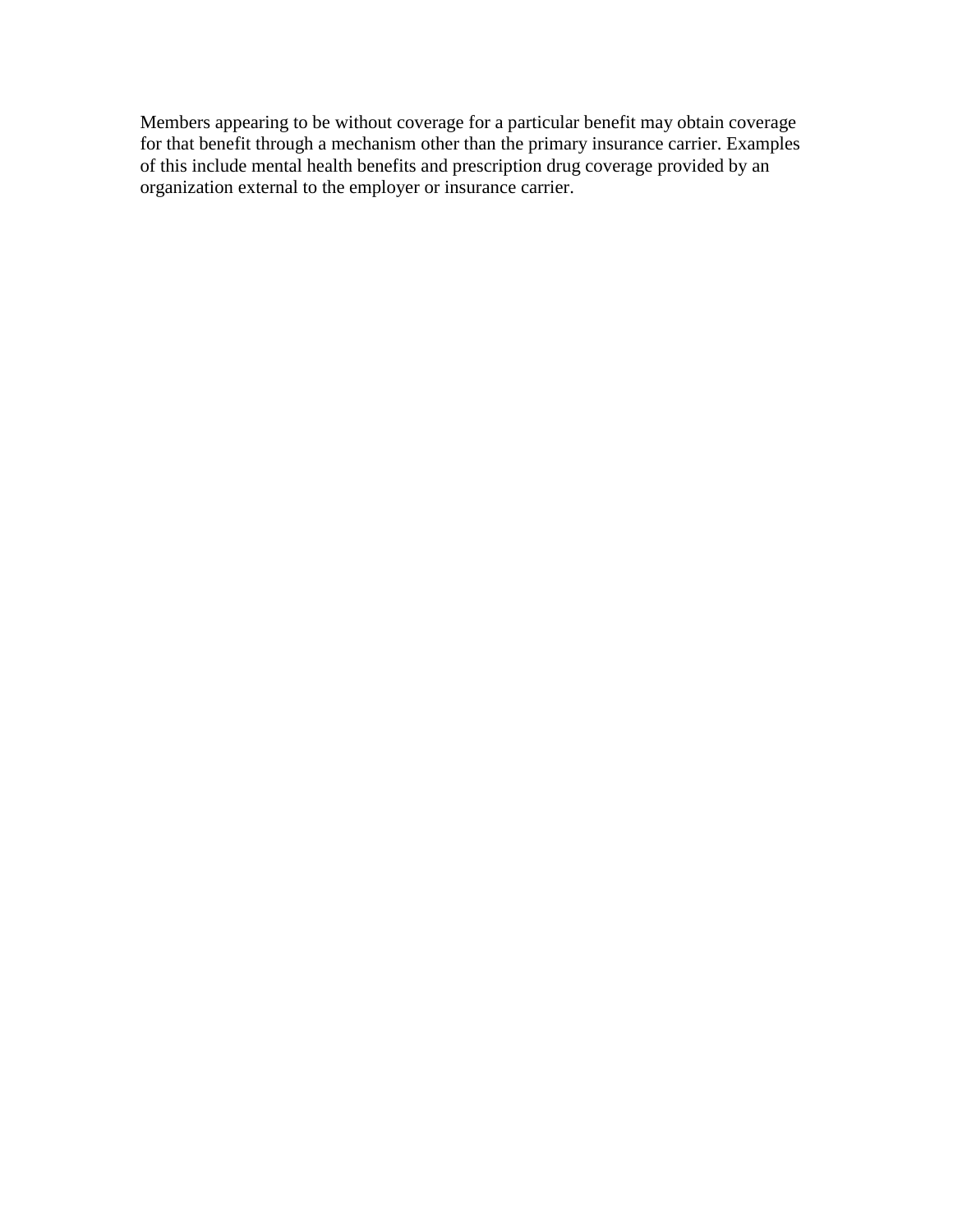# **Detailed Benefit Category Table:**

| <b>Coverage Category</b>        | Covered        | All            | Self- | <b>Fully-</b>          | Large | <b>Small</b>                                                                                         | Non-  |
|---------------------------------|----------------|----------------|-------|------------------------|-------|------------------------------------------------------------------------------------------------------|-------|
|                                 |                | <b>Members</b> |       | <b>Insured Insured</b> | Group | Group                                                                                                | Group |
| <b>Ambulance Services</b>       | Yes            | 100%           | 100%  | 100%                   | 100%  | 100%                                                                                                 | 100%  |
|                                 | N <sub>0</sub> | 0%             | 0%    | 0%                     | 0%    | 0%                                                                                                   | 0%    |
| Audiology Screening of          | Yes            | 98%            | 99%   | 97%                    | 99%   | 100%                                                                                                 | 85%   |
| Newborns                        | N <sub>o</sub> | 2%             | 1%    | 3%                     | 1%    | 0%                                                                                                   | 15%   |
| <b>Blood and Blood Products</b> | Yes            | 76%            | 63%   | 91%                    | 69%   | 99%                                                                                                  | 100%  |
|                                 | N <sub>o</sub> | 24%            | 37%   | 9%                     | 31%   | 1%                                                                                                   | 0%    |
| Case Management                 | Yes            | 100%           | 100%  | 100%                   | 100%  | 100%                                                                                                 | 100%  |
| Programs                        | N <sub>o</sub> | $0\%$          | 0%    | 0%                     | 0%    | 0%                                                                                                   | 0%    |
| Chiropractic Services           | Yes            | 93%            | 99%   | 85%                    | 98%   | 92%                                                                                                  | 36%   |
|                                 | N <sub>o</sub> | 7%             | 1%    | 15%                    | 2%    | 8%                                                                                                   | 64%   |
| Durable Medical                 | Yes            | 100%           | 100%  | 99%                    | 100%  | 100%                                                                                                 | 97%   |
| Equipment                       | N <sub>o</sub> | 0%             | 0%    | 1%                     | 0%    | 0%                                                                                                   | 3%    |
| <b>Emergency Room Services</b>  | Yes            | 100%           | 100%  | 100%                   | 100%  | 100%                                                                                                 | 99%   |
|                                 | N <sub>o</sub> | $0\%$          | 0%    | 0%                     | $0\%$ | 0%                                                                                                   | 1%    |
| <b>Family Planning Services</b> | Yes            | 81%            | 75%   | 88%                    | 77%   | 99%                                                                                                  | 77%   |
|                                 | N <sub>o</sub> | 19%            | 25%   | 12%                    | 23%   | 1%                                                                                                   | 23%   |
| <b>Habilitative Services</b>    | Yes            | 92%            | 94%   | 90%                    | 96%   | 100%                                                                                                 | 37%   |
|                                 | N <sub>o</sub> | 8%             | 6%    | 10%                    | 4%    | 0%                                                                                                   | 63%   |
| <b>Hearing Aids</b>             | Yes            | 64%            | 47%   | 84%                    | 55%   | 90%                                                                                                  | 96%   |
|                                 | N <sub>o</sub> | 36%            | 53%   | 16%                    | 45%   | 10%                                                                                                  | 4%    |
| Home Health Care                | Yes            | 100%           | 100%  | 99%                    | 100%  | 100%                                                                                                 | 98%   |
|                                 | N <sub>o</sub> | 0%             | 0%    | 1%                     | 0%    | 0%                                                                                                   | 2%    |
| Hospice                         | Yes            | 75%            | 63%   | 90%                    | 69%   | 99%                                                                                                  | 93%   |
|                                 | No             | 25%            | 37%   | 10%                    | 31%   | 1%<br>100%<br>0%<br>50%<br>50%<br>99%<br>1%<br>99%<br>1%<br>96%<br>4%<br>100%<br>0%<br>100%<br>$0\%$ | 7%    |
| Hospitalization                 | Yes            | 99%            | 100%  | 99%                    | 100%  |                                                                                                      | 93%   |
|                                 | N <sub>o</sub> | 1%             | 0%    | 1%                     | $0\%$ |                                                                                                      | 7%    |
| <b>Infertility Services</b>     | Yes            | 42%            | 45%   | 38%                    | 44%   |                                                                                                      | $0\%$ |
|                                 | N <sub>o</sub> | 58%            | 55%   | 62%                    | 56%   |                                                                                                      | 100%  |
|                                 | Yes            | 95%            | 93%   | 98%                    | 95%   |                                                                                                      | 90%   |
| Medical Food                    | No             | 5%             | 7%    | 2%                     | 5%    |                                                                                                      | 10%   |
| Mental Health and               | Yes            | 74%            | 62%   | 89%                    | 68%   |                                                                                                      | 87%   |
| <b>Substance Abuse</b>          | N <sub>0</sub> | 26%            | 38%   | 11%                    | 32%   |                                                                                                      | 13%   |
|                                 | Yes            | 72%            | 58%   | 88%                    | 65%   |                                                                                                      | 85%   |
| <b>Nutritional Services</b>     | No             | 28%            | 42%   | 12%                    | 35%   |                                                                                                      | 15%   |
| <b>Outpatient Hospital</b>      | Yes            | 100%           | 100%  | 100%                   | 100%  |                                                                                                      | 100%  |
| Services and Surgery            | No             | 0%             | 0%    | $0\%$                  | 0%    |                                                                                                      | 0%    |
| Outpatient Laboratory and       | Yes            | 100%           | 100%  | 100%                   | 100%  |                                                                                                      | 100%  |
| Diagnostic Services             | No             | $0\%$          | $0\%$ | 0%                     | $0\%$ |                                                                                                      | $0\%$ |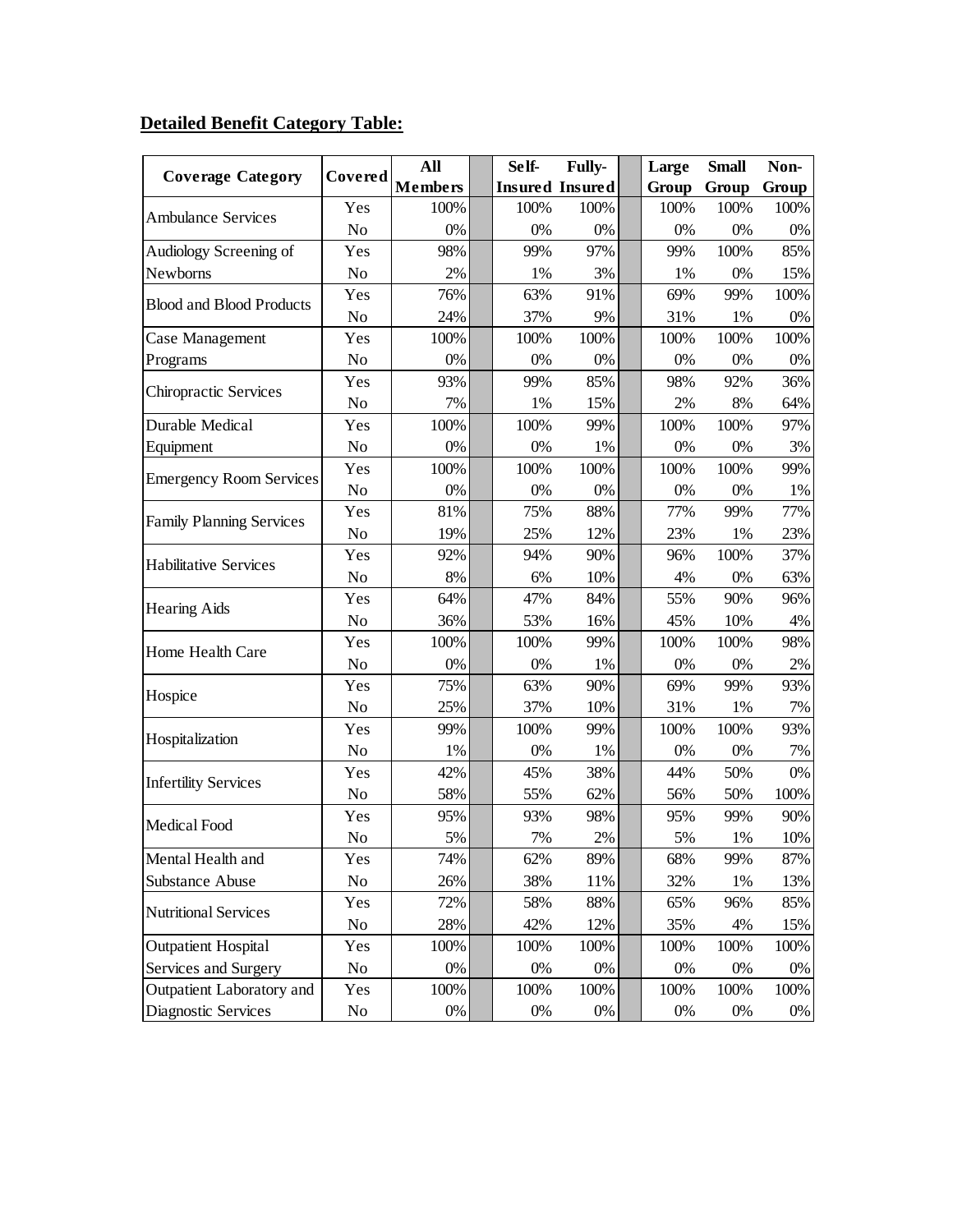|                                  |                | All            | Self- | <b>Fully-</b>   | Large | <b>Small</b> | Non-  |
|----------------------------------|----------------|----------------|-------|-----------------|-------|--------------|-------|
| <b>Coverage Category</b>         | Covered        | <b>Members</b> |       | Insured Insured | Group | Group        | Group |
| <b>Outpatient Rehabilitation</b> | Yes            | 99%            | 100%  | 98%             | 100%  | 100%         | 89%   |
| Services                         | No.            | 1%             | 0%    | 2%              | 0%    | $0\%$        | 11%   |
| Pregnancy and Maternity          | Yes            | 99%            | 100%  | 97%             | 100%  | 100%         | 83%   |
| Services                         | No.            | 1%             | 0%    | 3%              | 0%    | $0\%$        | 17%   |
| <b>Preventive Services</b>       | Yes            | 79%            | 69%   | 92%             | 74%   | 99%          | 94%   |
|                                  | N <sub>0</sub> | 21%            | 31%   | 8%              | 26%   | 1%           | 6%    |
|                                  | Yes            | 86%            | 76%   | 99%             | 83%   | 99%          | 95%   |
| <b>Prescription Drugs</b>        | No.            | 14%            | 24%   | 1%              | 17%   | 1%           | 5%    |
| <b>Skilled Nursing Facility</b>  | Yes            | 89%            | 84%   | 95%             | 86%   | 100%         | 97%   |
|                                  | No.            | 11%            | 16%   | 5%              | 14%   | $0\%$        | 3%    |
|                                  | Yes            | 100%           | 100%  | 100%            | 100%  | 100%         | 100%  |
| Transplants                      | N <sub>0</sub> | $0\%$          | 0%    | 0%              | 0%    | $0\%$        | 0%    |
| Well Child and                   | Yes            | 91%            | 87%   | 96%             | 89%   | 99%          | 94%   |
| <b>Immunization Services</b>     | No             | 9%             | 13%   | 4%              | 11%   | 1%           | 6%    |

Sometimes fewer fully-insured or Small Group members are without coverage for a particular benefit. This is probably due to NH laws for mandated benefits. Larger employers are more likely to be self-insured and have more flexibility to negotiate which benefits will be covered under their policy.

The effects of two mandates effective January 1, 2011 can be seen when comparing values to 2010. In 2011, a greater percentage of group members have coverage for Habilitative Services and a greater percentage of Small Group and individual members have coverage for Hearing Aids.

There was a noticeable decrease in the percentage of members with coverage for infertility services. In 2010, 59% had coverage compared to 42% in 2011.

# **CARRIER MEMBERSHIP DISTRIBUTION**

Data submitted for the Supplemental Report is based on policyholder and New Hampshire residents. The data include insured members who reside outside of NH if covered under a NH policy as well as insured members employed in a NH branch location but covered under an out-of-state health policy. These data include self-funded accounts.

The following companies have been grouped into one "family" company name for the tables below:

- Anthem includes: Anthem Health Plans of NH and Matthew Thornton
- Assurant includes: Time Life Insurance Company and John Alden Life Insurance Company
- CIGNA includes: CIGNA HealthCare of NH and Connecticut General Life Insurance Company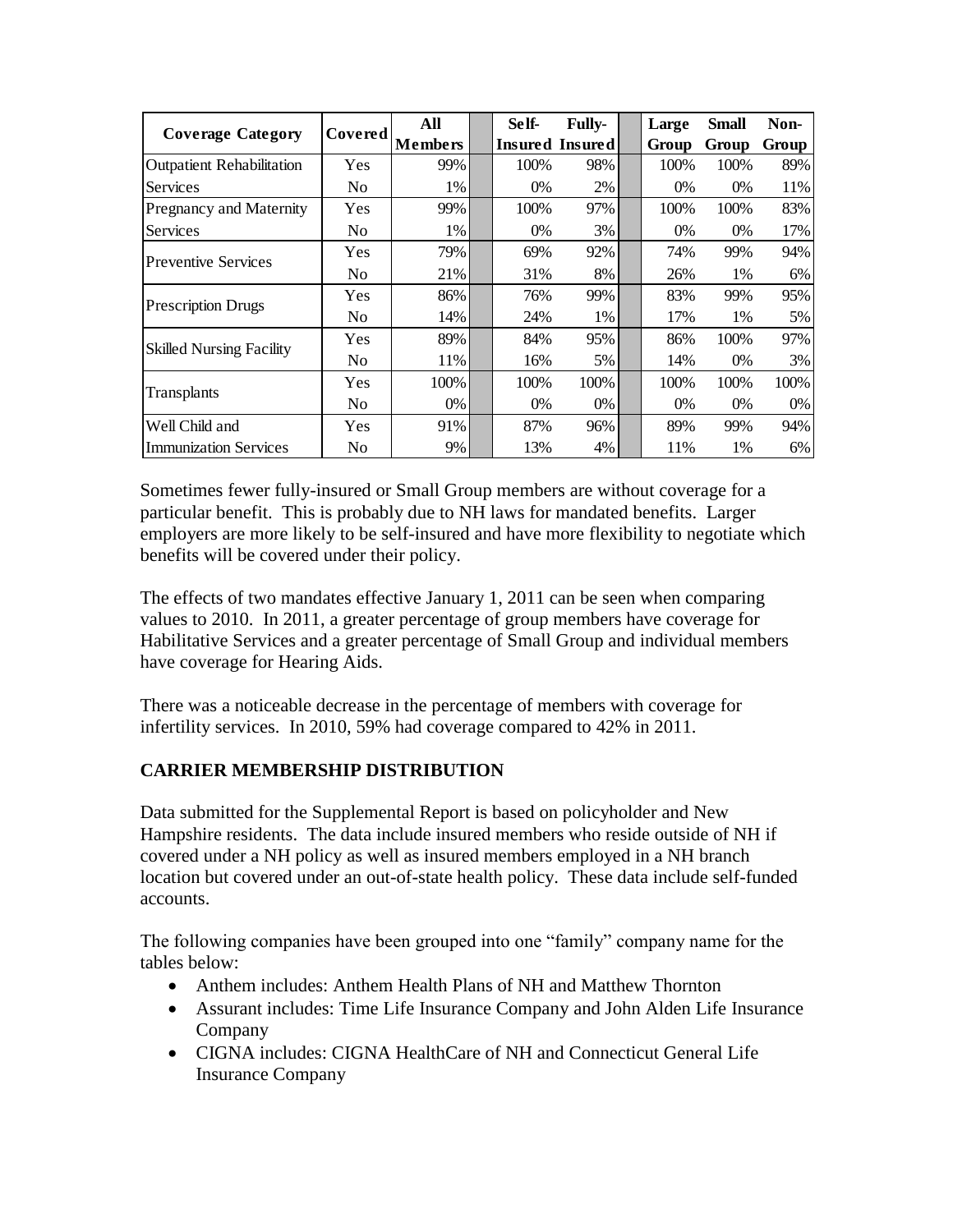- Harvard Pilgrim includes: Harvard Pilgrim HealthCare NE, HPHC, Harvard Pilgrim Health Care, and Health Plans, Inc.
- HealthMarkets includes: The Chesapeake Life Insurance Company and The Mega Life and Health Insurance Company
- MVP includes: MVP Health Insurance Company of NH and MVP Health Plan of NH

Based on the Supplemental Report submission, the distribution of members by carrier, funding type, and market segment is shown in the charts below:

| <b>Health Insurance Carrier/TPA</b> | Self-<br><b>Insured</b><br><b>Members</b> | Fully-<br><b>Insured</b><br><b>Members</b> | <b>Total</b><br><b>Members</b> | Percent of<br><b>Total</b> |
|-------------------------------------|-------------------------------------------|--------------------------------------------|--------------------------------|----------------------------|
| Anthem                              | 139,634                                   | 140,142                                    | 279,776                        | 44.2%                      |
| <b>CIGNA</b>                        | 129,917                                   | 24,752                                     | 154,669                        | 24.5%                      |
| <b>Harvard Pilgrim</b>              | 48,693                                    | 88,609                                     | 137,302                        | 21.7%                      |
| Aetna                               | 21,506                                    | 910                                        | 22,416                         | 3.5%                       |
| <b>MVP</b>                          |                                           | 19,443                                     | 19,443                         | 3.1%                       |
| Usable                              | 5,326                                     |                                            | 5,326                          | 0.8%                       |
| Assurant                            |                                           | 4,477                                      | 4,477                          | 0.7%                       |
| HealthMarkets                       |                                           | 3,672                                      | 3,672                          | 0.6%                       |
| United                              |                                           | 2,656                                      | 2,656                          | 0.4%                       |
| NovaSys_Health                      |                                           | 1,206                                      | 1,206                          | 0.2%                       |
| Celtic                              |                                           | 1,206                                      | 1,206                          | 0.2%                       |
| American Republic                   |                                           | 124                                        | 124                            | 0.0%                       |
| Golden Rule                         |                                           | 109                                        | 109                            | 0.0%                       |
| <b>Total</b>                        | 345,076                                   | 287,307                                    | 632,384                        | 100.0%                     |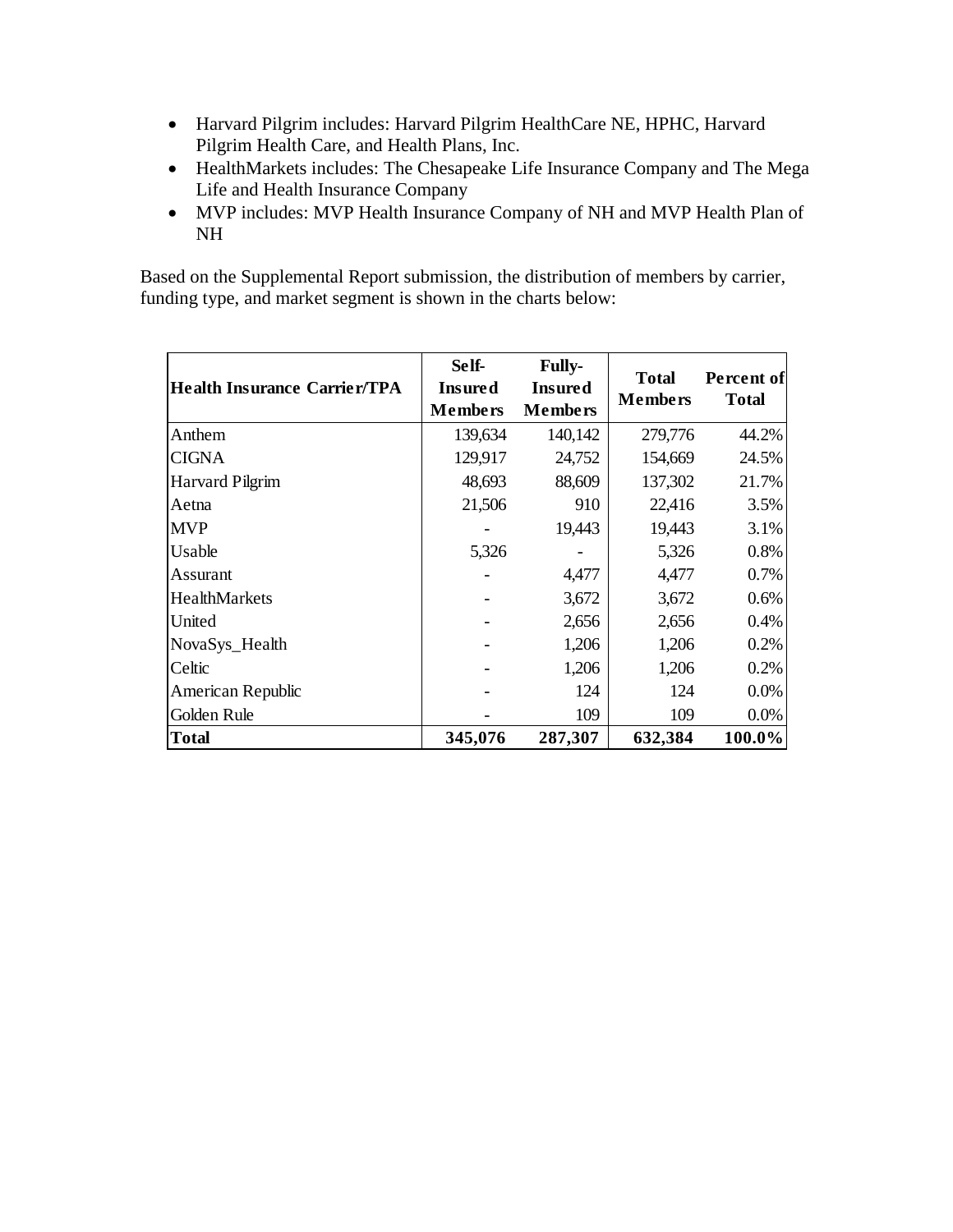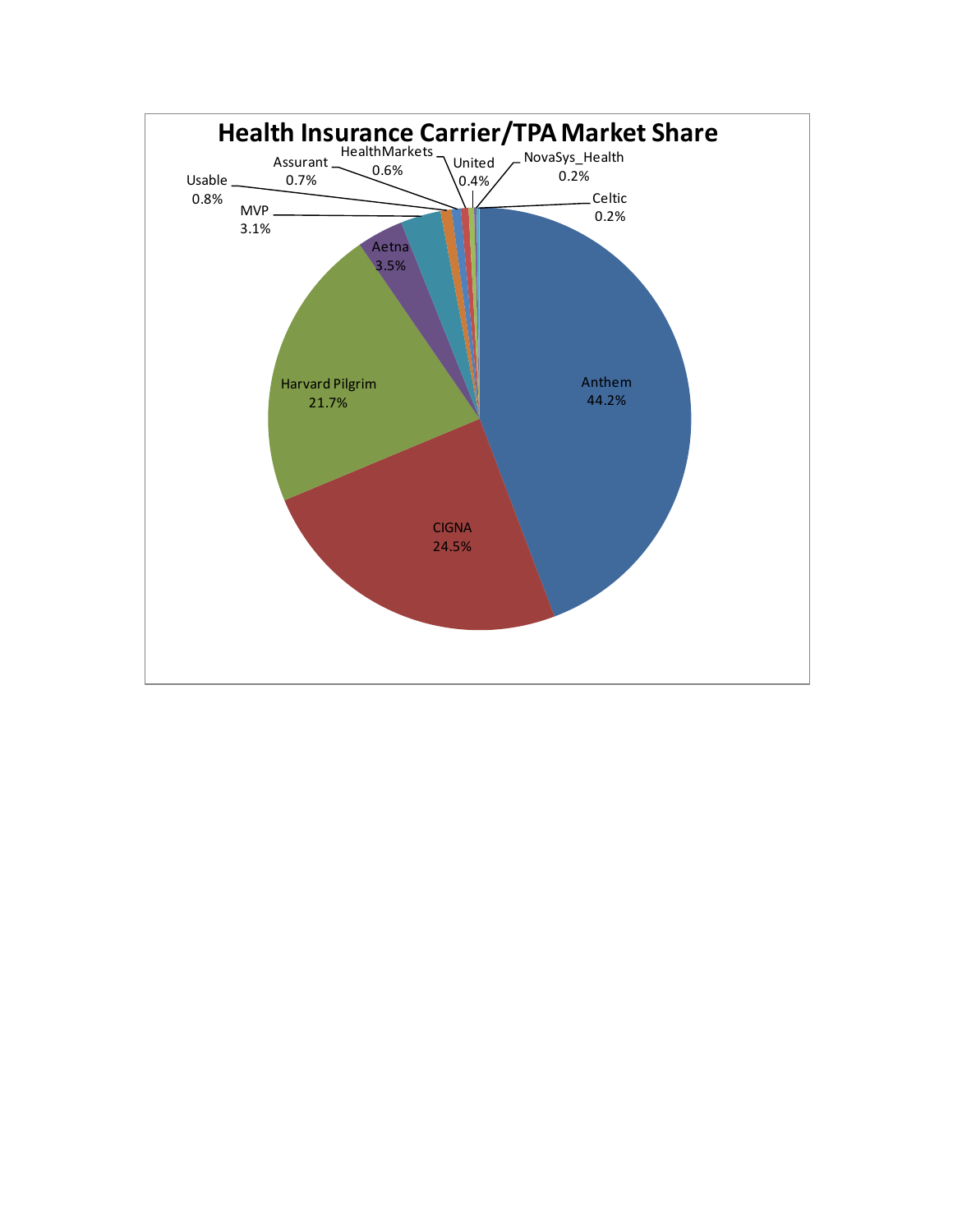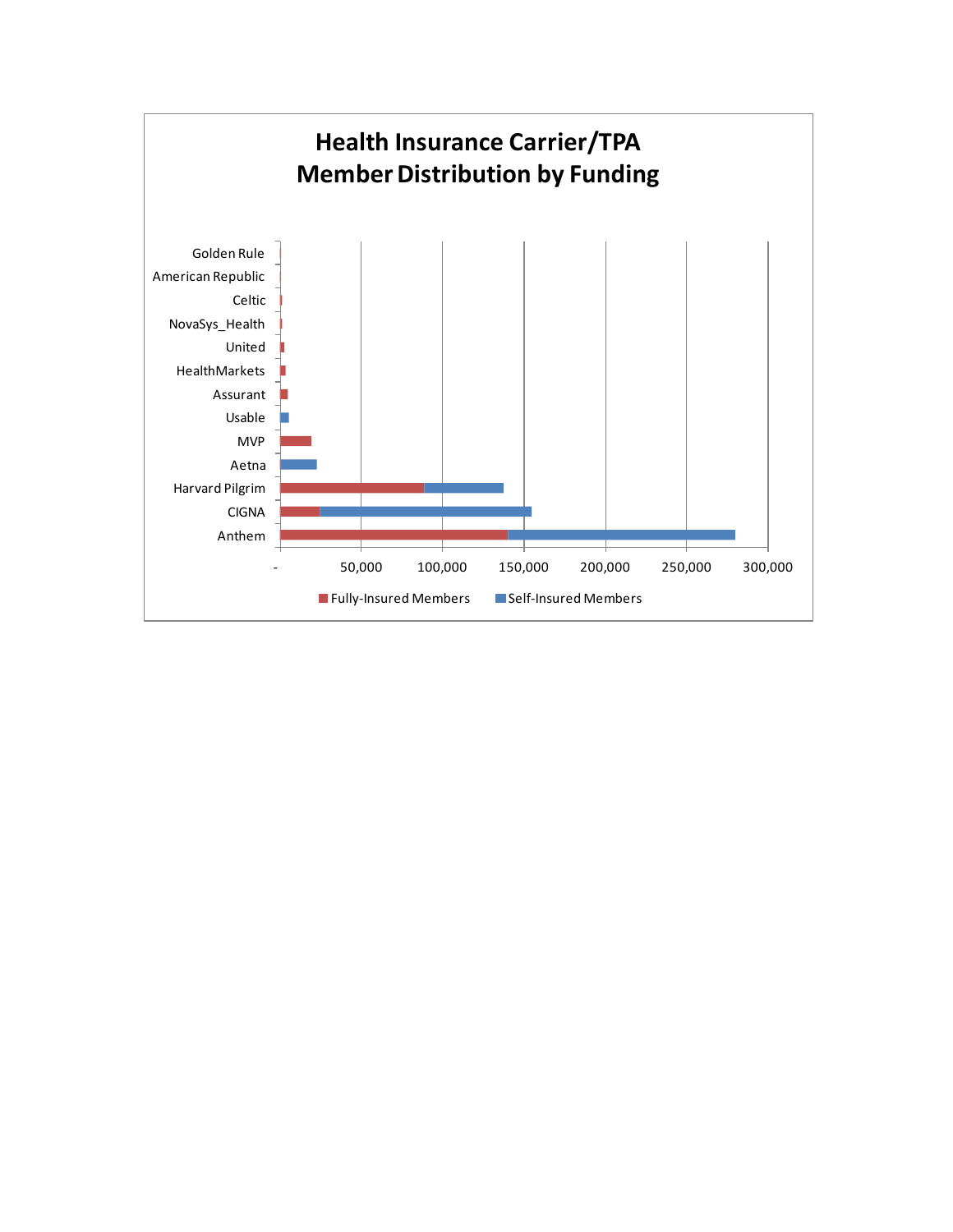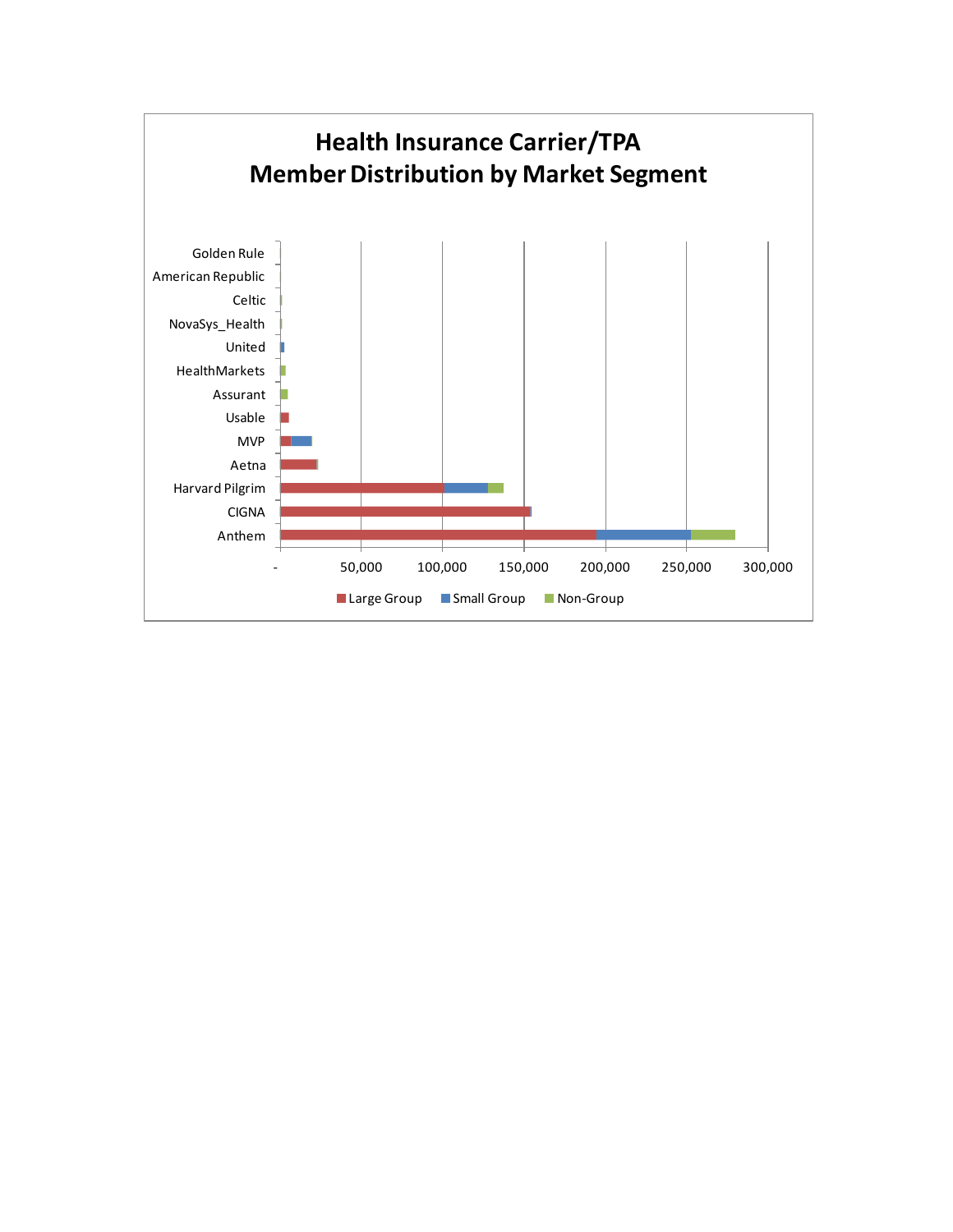## **SUPPLEMENTAL REPORT HISTORY**

The first round of Supplemental Report filings occurred on May 1, 2002, and included data from calendar year 2001. The first data submission applied only to licensed nonprofit health service corporations and licensed health maintenance organizations. All other licensed health carriers filed in 2003. In 2006, the department substantially revised the bulletin that describes how data need to be submitted to the NHID. For this reason, the 2006 report cannot be compared to prior submissions. The 2007 bulletin had minor changes, but included a separate variable for self-insured vs. fully-insured data. This separation allows greater insight into the market dynamics of the differing policy types. The 2009 bulletin clarified that out-of-state employer's branch location in NH shall be considered a New Hampshire employer, and the carrier/TPA shall submit data for all members who are employed at that branch location.

# **DATA COLLECTED**

The Supplemental Report data collection applies to all health insurance companies and health maintenance organizations licensed in New Hampshire. All third party administrators (TPAs) licensed or registered in New Hampshire must submit data.

Data submitted by TPAs must comply with instructions in order to compare self-insured costs to what is experienced with underwritten insurance. To compare self-insured to fully-insured, a premium equivalent is calculated, based on the total cost to the employer including special programs such as disease management.

Data are submitted to the NHID by stop loss companies as a part of the Supplemental Report data collection process, but are reported separately to avoid double counting. The membership covered under these polices are tracked through the TPA, as is the overall health insurance premium equivalent and the corresponding medical claims.

Carriers meeting the de minimis exemption do not submit data that are tabulated in this report. Carriers that write less than \$250,000 in accident and health insurance premiums in New Hampshire are no longer required to submit a null report. TPAs with fewer than 2,400 covered life months must file a null report with the NHID.

Data are collected for New Hampshire policies, including when an organization has "bricks and mortar" in New Hampshire. For example, assume a TPA administers a health benefit plan. This plan covers a New Hampshire employer and there are 250 lives associated with this employer"s plan of which 100 of the 250 lives are Massachusetts residents, and the remaining 150 lives are New Hampshire residents. This TPA is required to report all lives, regardless of the state of residency, covered through this plan as they are all associated with a NH employer's health benefit plan.

In another example, assume a TPA administers a health benefit plan. This plan is for a Massachusetts employer and there are 500 lives associated with this employer's plan and the employer has no facilities in NH. Half of these lives are New Hampshire residents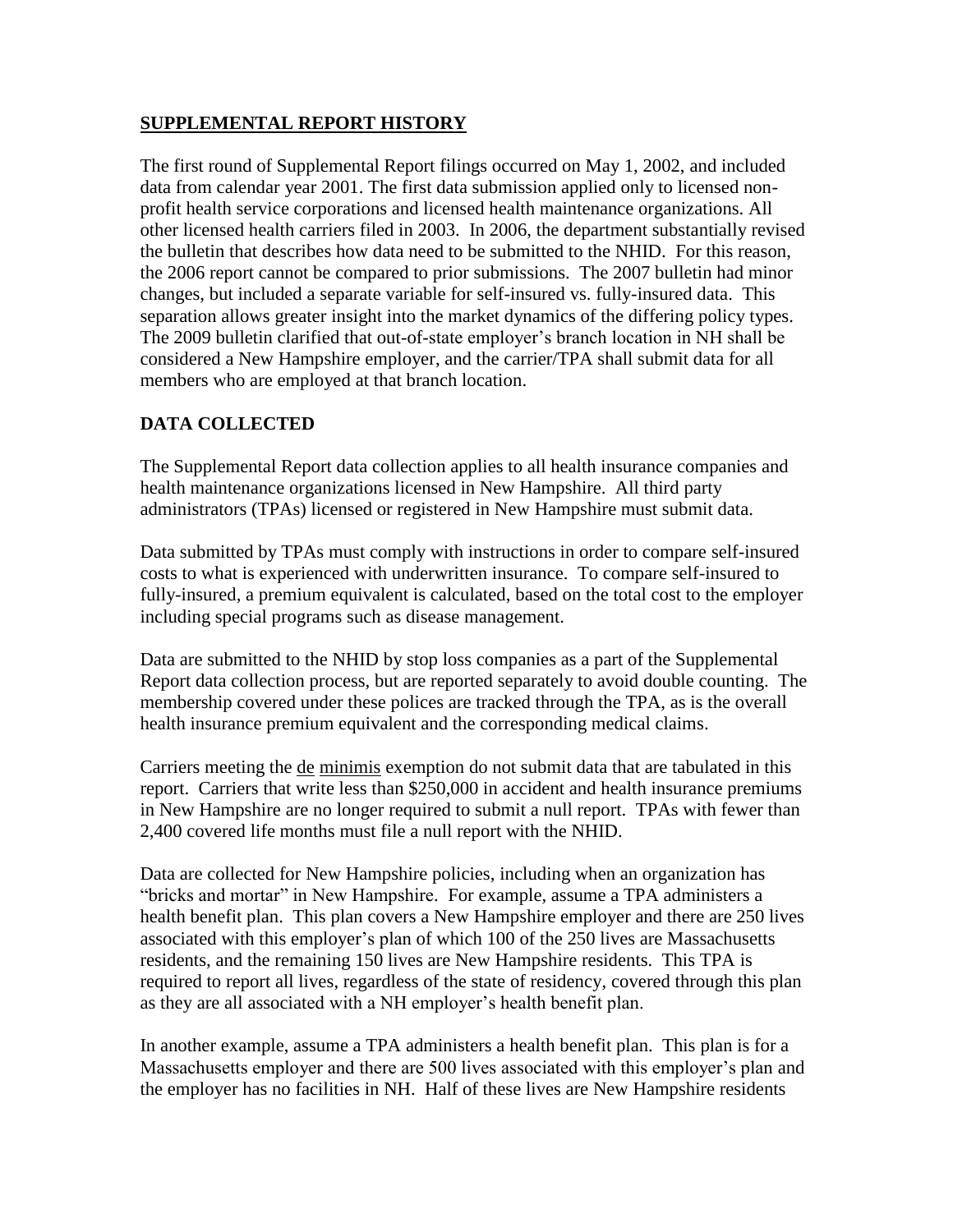whose principal place of employment is in Massachusetts. This TPA would not be required to report these lives as none of the 500 lives are associated with a NH employer's health benefit plan. The same principles apply to fully-insured policies. Policies issued to NH employers or that cover members who have a work location in New Hampshire should be reported in the New Hampshire Supplemental Report.

For an explanation of the data fields used in the Supplemental Report, please see the Supplemental Report bulletin on the NHID website that describes how the data must be submitted to the NHID:

[http://www.nh.gov/insurance/media/bulletins/2012/documents/sup\\_rept\\_bull-2012.pdf.](http://www.nh.gov/insurance/media/bulletins/2012/documents/sup_rept_bull-2012.pdf)

# **DATA NOTES**

Supplemental Report data are submitted to the NHID by July 15 of each year for premium billed and claims with a date of service during the prior calendar year. The length of time after the incurred period is needed in order to adequately capture data on a "claims paid" basis, which may take several months for the provider to submit the claim, the carrier to process the claim, and the data to be loaded in reporting databases.

Upon receiving data from the carrier, the NHID analyzes the submission and provides a summary report back to the carrier. This quality assurance process takes place to confirm that what is submitted by the carrier is reasonable and without major errors that occasionally develop during a data submission process. Additionally, questions are presented to the carriers when apparent anomalies are discovered upon examination of the submitted data. As a result, some carriers resubmit data to correct errors, however not all anomalies and data errors are eliminated with this process. No further auditing of the data takes place.

Many of the statistics in this report are based on membership. Membership numbers are calculated averages based on member months. If a member was covered for twelve months, that member is reported to the NHID with twelve member months and represents one complete member. If a member was only insured for half the year, six months are reported and the membership value is 0.5. This method of averaging allows the NHID to provide comparable numbers of members, when in practice the actual number of members fluctuates throughout the year. Additionally, many individuals may be insured for only part of the year due to moving in or out of state, changing employers, or becoming uninsured. The averaging mechanism avoids overestimating the number of persons insured by counting membership on a pro-rated basis. As members can be counted on a partial basis, summary totals may differ due to rounding errors.

"Loss ratio" is the term that is used to assess what percentage of the premium is paid out for medical claims. Loss ratio is calculated using the data submitted in the Supplemental Report by dividing the total medical and pharmacy claims dollars by the total premium dollars. This calculation also takes place for self-funded insurance using a premium equivalent.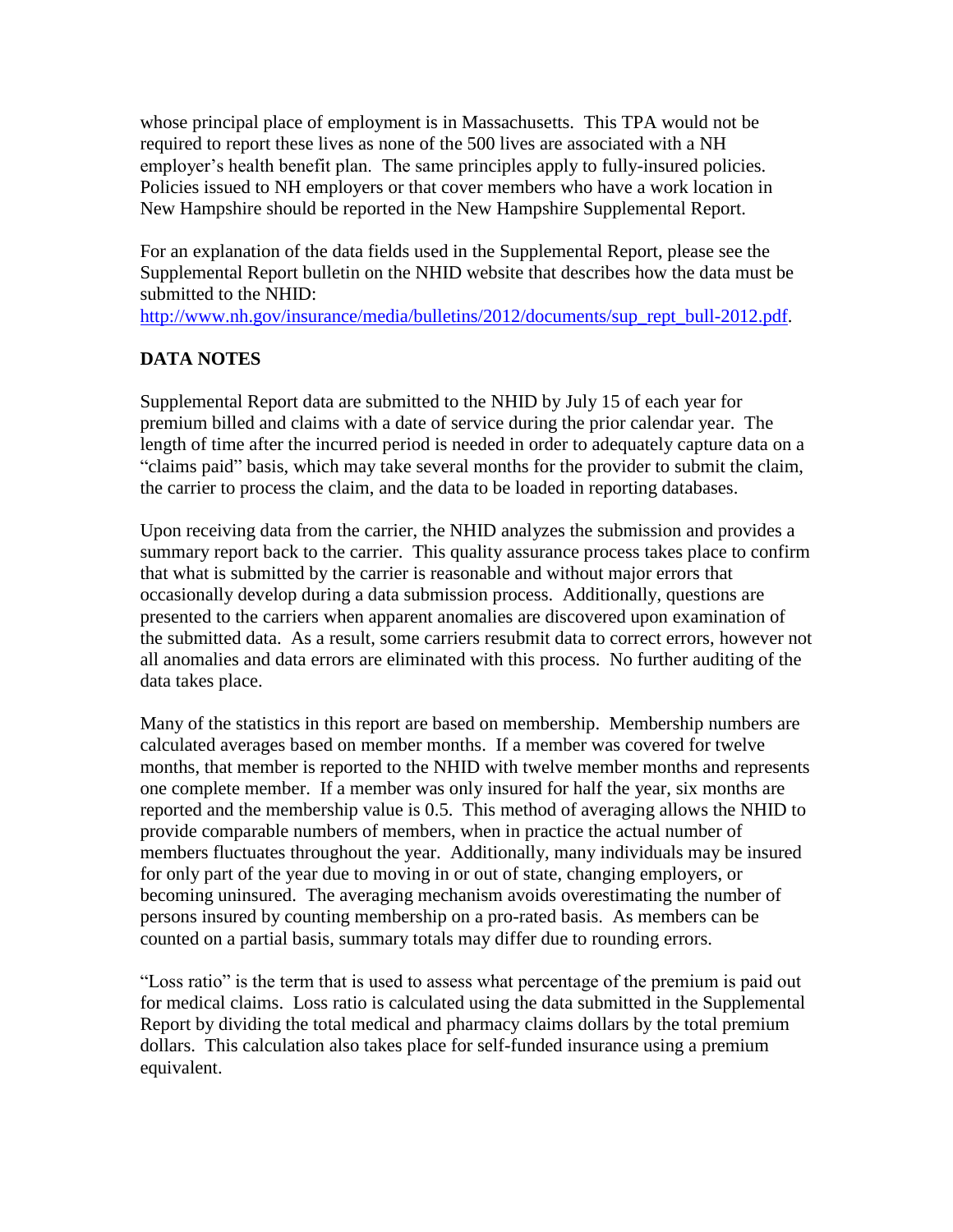Third party administrators (TPAs) calculate an earned premium equivalent based on the contribution rates established for the coverage being reported. These premium equivalents include all funds collected by the TPA from the account in relation to the TPA's administration of the group's health plan. The funds include provisions for claims, administration, stop-loss insurance, TPA's profit margins, commissions, wellness programs, network fees, and disease management programs.

A loss ratio of 0.85 indicates that 85 cents of every premium dollar is used to cover the cost of medical claims. The difference between 0.85 and 1.0 in this example (equal to 15 cents of every premium dollar) is the amount that covers carrier administrative costs and profit, but does not include all factors that affect carrier profitability.

Analysis of the carrier submissions revealed one large carrier with a low loss ratio in their Large Group underwritten line of business that remained unexplained after repeated inquiries. This introduces some uncertainty in the loss ratios provided in this report. The overall Large Group underwritten loss ratio including this suspect data is 80% while if the suspect data is excluded, that loss ratio is elevated to 85%. This suspect data remains part of this report, however, caution should be used when reviewing the 2011 loss ratios in the Large Group underwritten segment.

Average premiums are provided in this report. These averages are calculated by the NHID on a per member per month basis. This allows comparability, but the average premiums will not reflect the actual premium paid by any particular enrollee. This is due to several factors related to the way premiums are calculated, including the application of rating factors, the employee/employer contributions, and premium tiering for coverage types including family, couple, and individual.

During the analysis phase of the carrier submissions, it was discovered that one large carrier did not initially develop the 2011 ASO/ASW premium equivalents in the manner described in the bulletin instructions. In working with this carrier, it was discovered that 2010 and prior premium equivalent levels were calculated in a similar manner as 2011. At the request of the NHID, the carrier resubmitted the 2011 premium equivalent data, however, 2010 premium equivalents remain as originally reported and are likely higher than they would have been if they were developed according to bulletin instructions. Caution should be used when comparing ASO/ASW premium levels in 2010 to 2011.

The actuarial value is a factor representative of the relative value of the benefits being reported against a standardized set of benefits. RSA 420-G:4 I (c) requires carriers to calculate a health coverage plan rate for each of its coverage options. The New Hampshire Small Employer Reinsurance Pool developed four benefit plans that ceding carriers used to adjudicate claims (indemnity, PPO, POS, and HMO). Carriers calculate the health coverage plan rate for these four plans (called standardized plans). Then, for each reported coverage type, the carrier calculates the health coverage plan rate. The actuarial value is the ratio of the health coverage plan rate for each reported coverage type to the health coverage plan rate for the corresponding standardized plan. As part of the quality assurance process, some actuarial values were identified as anomalies (outside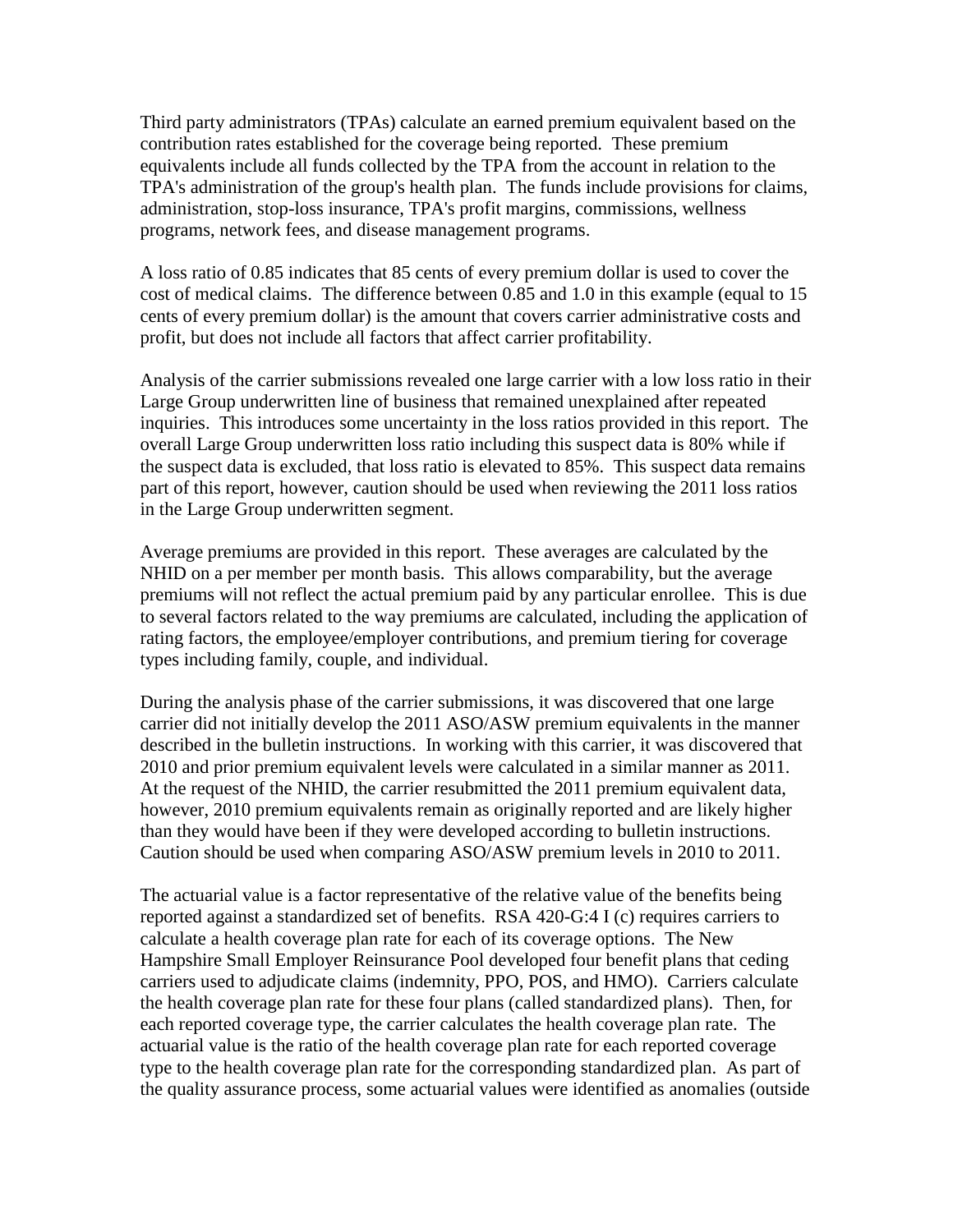the range of expected values). Questions were posed to carriers providing those anomalous values, resulting in some corrections, however some seemingly anomalous actuarial values remain in the data used for this report.

Benefit richness is a ratio of the unadjusted premium to the adjusted premium (premium divided by the actuarial values submitted by the carriers). When aggregating data, the benefit richness is the ratio of the sum of the unadjusted premiums divided by the sum of the adjusted premiums.

Last year, during the quality assurance process, a large increase in membership was observed in the Non-group HMO segment when comparing 2009 and 2010. The explanation provided by the carrier is that Healthy Kids was classified as group in 2009 and was changed to Non-group in 2010. In 2011, Healthy Kids remains classified in the Non-group segment.

One major carrier changed how they report deductible and coinsurance levels in 2010. In 2009, they reported out-of-network deductible and coinsurance levels. In 2010, they reported in-network deductible and coinsurance levels. 2011 and 2010 deductible and co-insurance levels are reported on a consistent basis, however, caution should be exercised when comparing the 2009 to 2010 or 2011 distributions of members by deductible and coinsurance level.

Carriers not submitting accurate and compliant data to the NHID are subject to enforcement actions.

Due to the unique nature of these products and to avoid double counting stop-loss, data related to policies for stop-loss, student coverage, blanket insurance, and the high risk pool was included only in the table titled "LIMITED COVERAGE AND LIMITED ELIGIBILITY POLICIES", and was excluded from the remainder of the report.

Like any data collection tool, the Supplemental Reporting tool has limitations. These limitations are not unlike any that are to be expected with survey data. Therefore, while the NHID believes this report accurately represents the health insurance marketplace in New Hampshire, we believe that the data include a degree of error that cannot be eliminated with this type of reporting process.

Comments or questions should be directed to tyler.brannen@ins.nh.gov.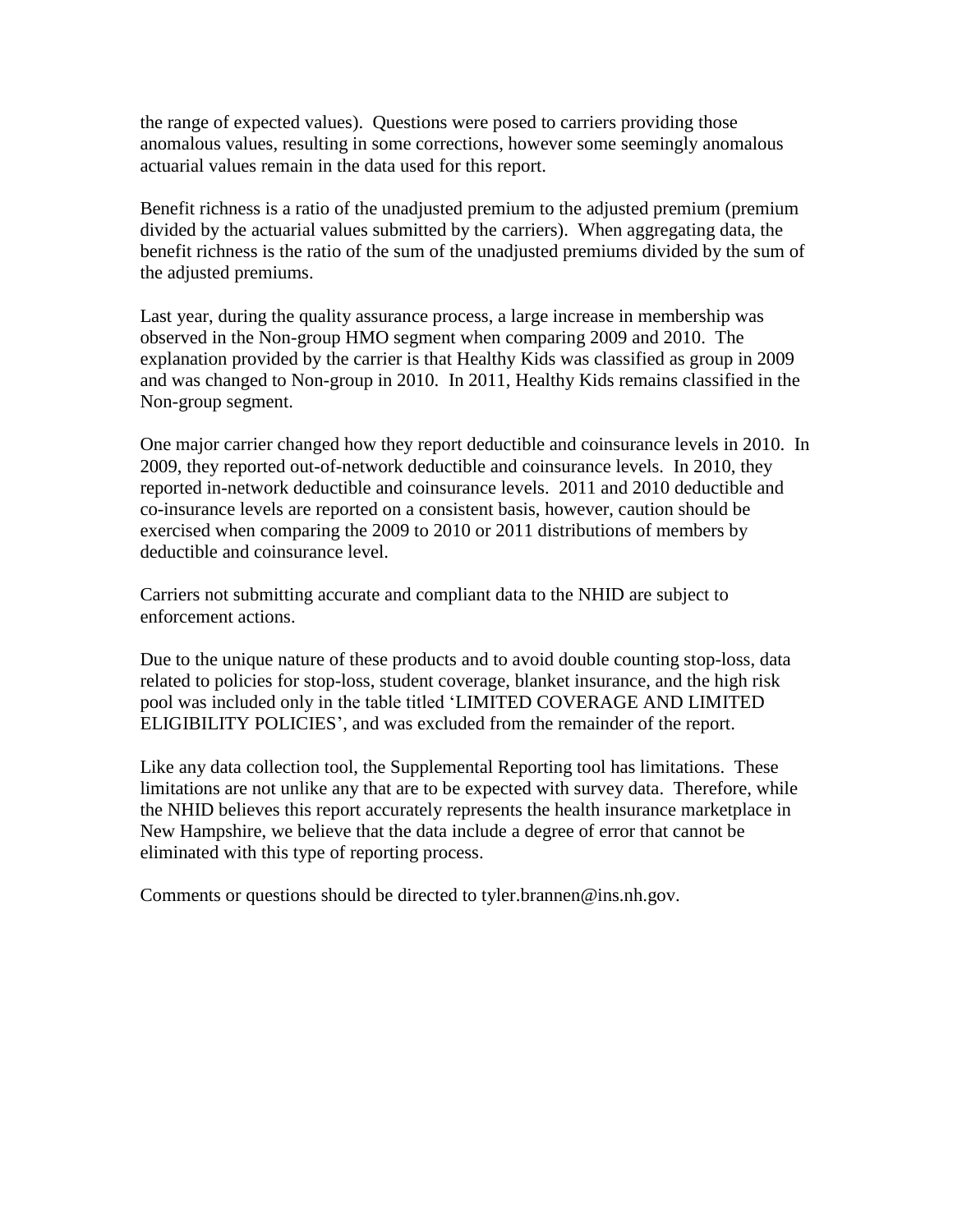| Deductible | <b>All Members</b> | Self-Insured | Fully-<br><b>Insured</b> |       | Large Group Small Group Non-Group |       |
|------------|--------------------|--------------|--------------------------|-------|-----------------------------------|-------|
| \$0        | 33%                | 48%          | 13%                      | 40%   | 2%                                | 21%   |
| \$50       | $0\%$              | $0\%$        | 0%                       | 0%    | $0\%$                             | $0\%$ |
| \$60       | $0\%$              | $0\%$        | $0\%$                    | 0%    | $0\%$                             | $0\%$ |
| \$75       | $1\%$              | $1\%$        | $0\%$                    | 1%    | 0%                                | $0\%$ |
| \$100      | $0\%$              | $0\%$        | 0%                       | 0%    | $0\%$                             | $0\%$ |
| \$125      | $0\%$              | $0\%$        | 0%                       | 0%    | 0%                                | $0\%$ |
| \$150      | $1\%$              | $1\%$        | 0%                       | 1%    | 0%                                | $0\%$ |
| \$175      | $0\%$              | $0\%$        | $0\%$                    | 0%    | $0\%$                             | $0\%$ |
| \$200      | $1\%$              | $1\%$        | 0%                       | 1%    | $0\%$                             | $0\%$ |
| \$250      | $0\%$              | $0\%$        | 0%                       | 0%    | 0%                                | $0\%$ |
| \$275      | 5%                 | $8\%$        | 1%                       | 6%    | $0\%$                             | $0\%$ |
| \$300      | $0\%$              | $0\%$        | $0\%$                    | 0%    | $0\%$                             | $0\%$ |
| \$321      | $0\%$              | $0\%$        | $0\%$                    | 0%    | $0\%$                             | $0\%$ |
| \$325      | $1\%$              | $2\%$        | 0%                       | $2\%$ | $0\%$                             | $0\%$ |
| \$350      | $0\%$              | $0\%$        | 0%                       | 0%    | $0\%$                             | $0\%$ |
| \$400      | $0\%$              | $0\%$        | 0%                       | 0%    | 0%                                | $0\%$ |
| \$450      | $0\%$              | $0\%$        | 0%                       | 0%    | 0%                                | $0\%$ |
| \$500      | $0\%$              | $0\%$        | 0%                       | 0%    | $0\%$                             | $0\%$ |
| \$525      | 1%                 | $2\%$        | 0%                       | 1%    | 0%                                | $0\%$ |
| \$550      | $0\%$              | $0\%$        | 0%                       | 0%    | 0%                                | $0\%$ |
| \$575      | $0\%$              | $0\%$        | $0\%$                    | 0%    | $0\%$                             | $0\%$ |
| \$600      | $1\%$              | $1\%$        | 0%                       | 1%    | $0\%$                             | $0\%$ |
| \$650      | $0\%$              | $0\%$        | $0\%$                    | 0%    | $0\%$                             | $0\%$ |
| \$666      | $0\%$              | $0\%$        | 0%                       | 0%    | $0\%$                             | $0\%$ |
| \$700      | 7%                 | 9%           | 3%                       | $8\%$ | 3%                                | $0\%$ |
| \$750      | $0\%$              | $0\%$        | $0\%$                    | 0%    | 0%                                | $0\%$ |
| \$800      | $0\%$              | $0\%$        | $0\%$                    | 0%    | 0%                                | $0\%$ |
| \$825      | $0\%$              | $0\%$        | 0%                       | 0%    | 0%                                | $0\%$ |
| \$850      | $0\%$              | $0\%$        | 0%                       | 0%    | 0%                                | $0\%$ |
| \$900      | $0\%$              | $0\%$        | $0\%$                    | 0%    | $0\%$                             | $0\%$ |
| \$901      | $0\%$              | $0\%$        | 0%                       | 0%    | $0\%$                             | $0\%$ |
| \$1,000    | 0%                 | 0%           | $0\%$                    | 0%    | 0%                                | 0%    |
| \$1,100    | $2\%$              | $2\%$        | 1%                       | $2\%$ | 0%                                | $0\%$ |
| \$1,150    | $0\%$              | $0\%$        | $0\%$                    | 0%    | $0\%$                             | $0\%$ |
| \$1,200    | $0\%$              | $0\%$        | 0%                       | 0%    | $0\%$                             | $0\%$ |
| \$1,250    | $0\%$              | $0\%$        | 0%                       | 0%    | 0%                                | $0\%$ |
| \$1,300    | 1%                 | $0\%$        | 1%                       | 1%    | $0\%$                             | $0\%$ |
| \$1,350    | 9%                 | $3\%$        | 16%                      | 7%    | $18\%$                            | 15%   |
| \$1,400    | $0\%$              | $0\%$        | 0%                       | $0\%$ | $0\%$                             | $0\%$ |
| \$1,500    | $0\%$              | $0\%$        | $0\%$                    | $0\%$ | $0\%$                             | $0\%$ |

**Appendix A - Detailed Distribution of Members by Deductible**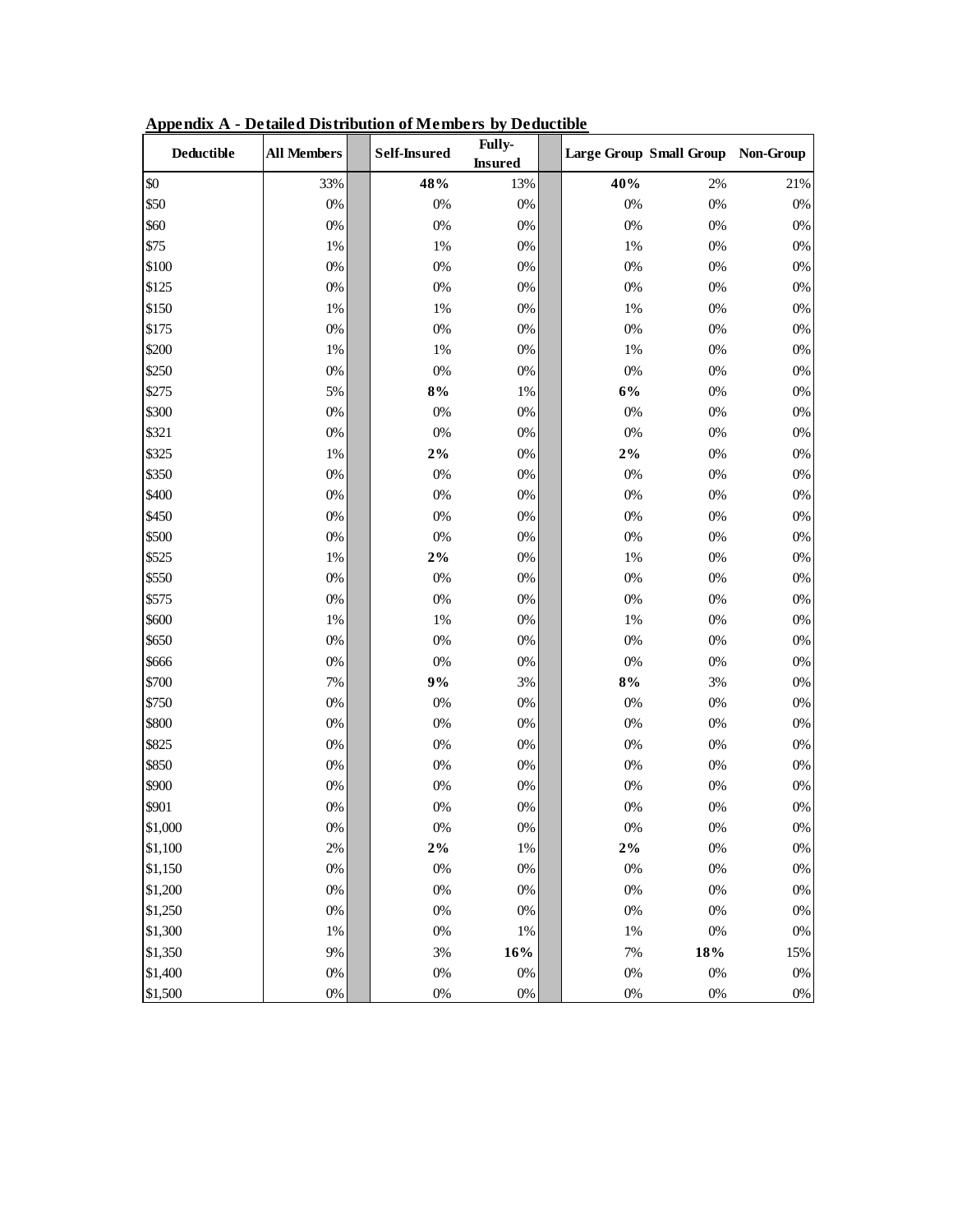| <b>Deductible</b> | <b>All Members</b> | <b>Self-Insured</b> | Fully-<br><b>Insured</b> |       | Large Group Small Group Non-Group |       |
|-------------------|--------------------|---------------------|--------------------------|-------|-----------------------------------|-------|
| \$1,525           | 2%                 | 4%                  | $0\%$                    | 3%    | 0%                                | $0\%$ |
| \$1,600           | 1%                 | 0%                  | 1%                       | 0%    | 0%                                | $5\%$ |
| \$1,650           | $0\%$              | $0\%$               | $0\%$                    | 0%    | 0%                                | $0\%$ |
| \$1,700           | $0\%$              | $0\%$               | 0%                       | $0\%$ | 0%                                | $0\%$ |
| \$1,750           | $0\%$              | 0%                  | $0\%$                    | $0\%$ | 0%                                | $0\%$ |
| \$1,800           | 5%                 | 3%                  | $7\%$                    | 4%    | 10%                               | 3%    |
| \$1,834           | $0\%$              | $0\%$               | $0\%$                    | $0\%$ | 0%                                | $0\%$ |
| \$1,875           | $0\%$              | $0\%$               | $0\%$                    | 0%    | 0%                                | $0\%$ |
| \$1,950           | $0\%$              | 0%                  | 0%                       | 0%    | 0%                                | $0\%$ |
| \$2,000           | 0%                 | 0%                  | 0%                       | 0%    | 0%                                | $0\%$ |
| \$2,050           | 0%                 | 0%                  | 0%                       | 0%    | 0%                                | $0\%$ |
| \$2,100           | $0\%$              | $0\%$               | $0\%$                    | 0%    | 0%                                | $0\%$ |
| \$2,150           | $0\%$              | $0\%$               | 0%                       | 0%    | 0%                                | $0\%$ |
| \$2,200           | $0\%$              | 0%                  | $0\%$                    | $0\%$ | 0%                                | $0\%$ |
| \$2,250           | 0%                 | $0\%$               | 0%                       | 0%    | 0%                                | $0\%$ |
| \$2,300           | $8\%$              | 2%                  | 15%                      | 6%    | 20%                               | 6%    |
| \$2,400           | $0\%$              | $0\%$               | 0%                       | $0\%$ | 0%                                | $0\%$ |
| \$2,450           | $0\%$              | 0%                  | $0\%$                    | $0\%$ | 0%                                | $0\%$ |
| \$2,500           | 0%                 | $0\%$               | 0%                       | 0%    | 0%                                | $0\%$ |
| \$2,550           | 0%                 | 0%                  | 0%                       | 0%    | 0%                                | $0\%$ |
| \$2,600           | $0\%$              | $0\%$               | $0\%$                    | 0%    | 0%                                | $0\%$ |
| \$2,625           | $0\%$              | $0\%$               | 0%                       | 0%    | 0%                                | $0\%$ |
| \$2,700           | 0%                 | $0\%$               | 0%                       | 0%    | 0%                                | $0\%$ |
| \$2,800           | 0%                 | $0\%$               | 0%                       | $0\%$ | 0%                                | $0\%$ |
| \$2,850           | 5%                 | 2%                  | $8\%$                    | 3%    | 9%                                | 16%   |
| \$3,000           | $0\%$              | $0\%$               | 0%                       | $0\%$ | 0%                                | $0\%$ |
| \$3,050           | $0\%$              | 0%                  | $0\%$                    | 0%    | 0%                                | $0\%$ |
| \$3,075           | $0\%$              | $0\%$               | $0\%$                    | 0%    | 0%                                | $0\%$ |
| \$3,200           | $0\%$              | 0%                  | 0%                       | 0%    | 0%                                | $0\%$ |
| \$3,375           | $0\%$              | 0%                  | 0%                       | 0%    | 0%                                | $0\%$ |
| \$3,400           | $0\%$              | 0%                  | $0\%$                    | 0%    | 0%                                | $0\%$ |
| \$3,450           | $0\%$              | $0\%$               | $0\%$                    | $0\%$ | 0%                                | $0\%$ |
| \$3,500           | $10\%$             | 4%                  | $18\%$                   | $8\%$ | 25%                               | $1\%$ |
| \$3,600           | $0\%$              | $0\%$               | $0\%$                    | $0\%$ | 0%                                | $0\%$ |
| \$3,750           | $0\%$              | $0\%$               | $0\%$                    | $0\%$ | 0%                                | $0\%$ |
| \$4,000           | $0\%$              | $0\%$               | $0\%$                    | $0\%$ | $0\%$                             | $0\%$ |
| \$4,200           | $0\%$              | $0\%$               | $0\%$                    | $0\%$ | 0%                                | $0\%$ |
| \$4,500           | $0\%$              | $0\%$               | $0\%$                    | $0\%$ | 0%                                | $0\%$ |
| \$4,800           | $0\%$              | $0\%$               | $0\%$                    | $0\%$ | $0\%$                             | $0\%$ |
| \$4,950           | $0\%$              | $0\%$               | $0\%$                    | $0\%$ | $1\%$                             | $0\%$ |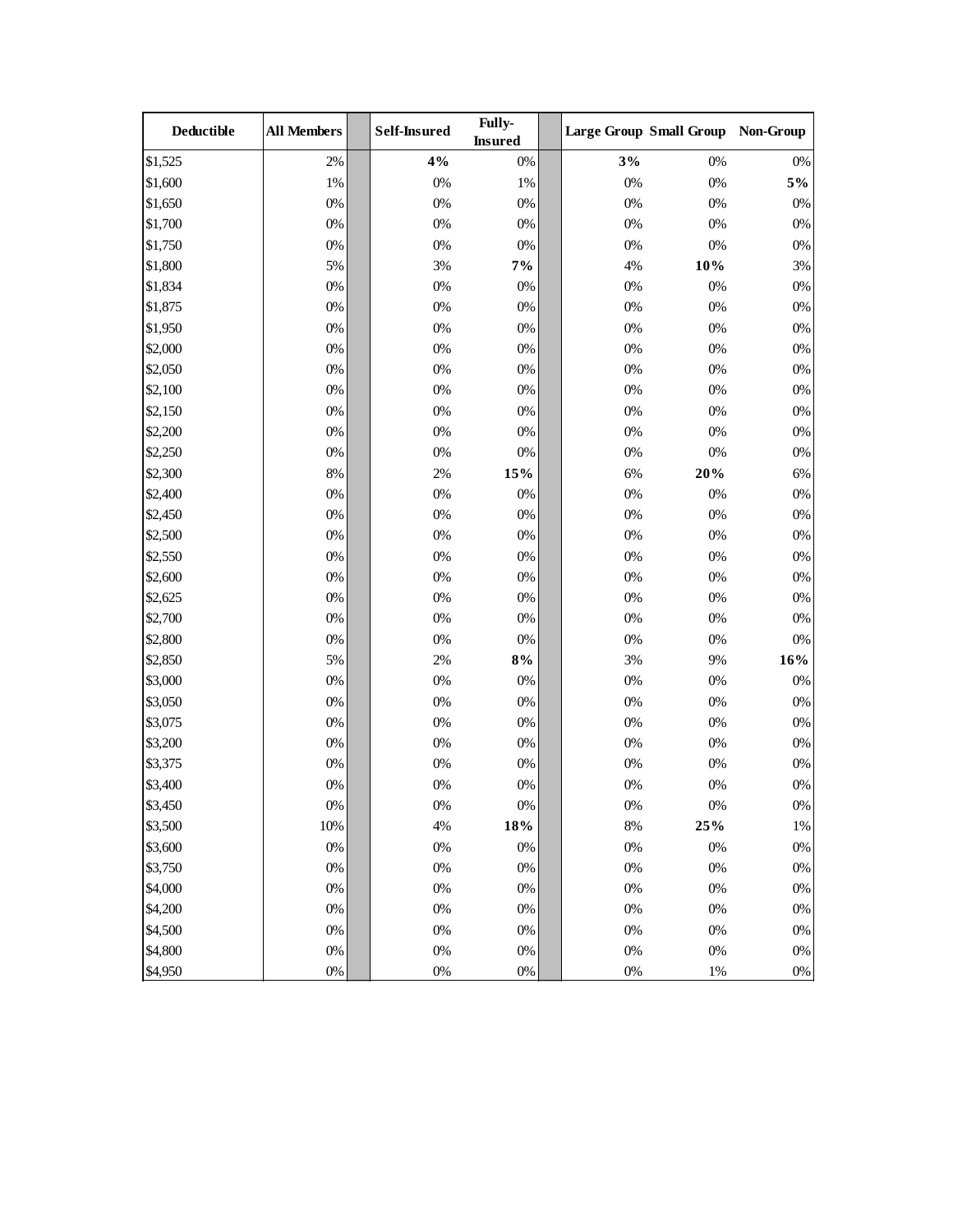| <b>Deductible</b>    | <b>All Members</b> | <b>Self-Insured</b> | <b>Fully-</b>  |         | <b>Large Group Small Group</b> | Non-Group |
|----------------------|--------------------|---------------------|----------------|---------|--------------------------------|-----------|
|                      |                    |                     | <b>Insured</b> |         |                                |           |
| \$5,000              | 0%                 | 0%                  | 0%             | 0%      | 0%                             | 0%        |
| \$5,100              | 0%                 | 0%                  | 0%             | 0%      | 0%                             | 0%        |
| \$5,150              | 1%                 | 0%                  | 3%             | 1%      | 3%                             | 0%        |
| \$5,400              | 0%                 | 0%                  | 0%             | 0%      | 0%                             | 0%        |
| \$5,450              | 0%                 | 0%                  | 0%             | 0%      | 0%                             | 0%        |
| \$5,600              | 0%                 | 0%                  | 0%             | 0%      | 0%                             | 0%        |
| \$5,650              | 0%                 | 0%                  | 0%             | 0%      | 0%                             | 0%        |
| \$6,000              | 0%                 | 0%                  | 0%             | 0%      | 0%                             | 0%        |
| \$6,150              | 4%                 | 1%                  | 7%             | 2%      | 5%                             | 24%       |
| \$6,400              | 0%                 | 0%                  | 0%             | 0%      | 0%                             | $0\%$     |
| \$7,500              | 0%                 | 0%                  | 0%             | 0%      | 0%                             | 0%        |
| \$10,000             | 0%                 | 0%                  | 0%             | 0%      | 0%                             | 0%        |
| \$12,000             | 0%                 | 0%                  | 0%             | $0\%$   | 0%                             | 0%        |
| \$15,000             | 0%                 | 0%                  | 0%             | 0%      | 0%                             | 0%        |
| \$20,000             | 0%                 | 0%                  | 0%             | 0%      | 0%                             | 0%        |
| \$24,000             | 0%                 | 0%                  | 0%             | 0%      | 0%                             | 0%        |
| \$25,000             | 0%                 | 0%                  | 0%             | 0%      | 0%                             | 0%        |
| <b>Total Members</b> | 632,384            | 345,076             | 287,307        | 483,765 | 102,061                        | 46,557    |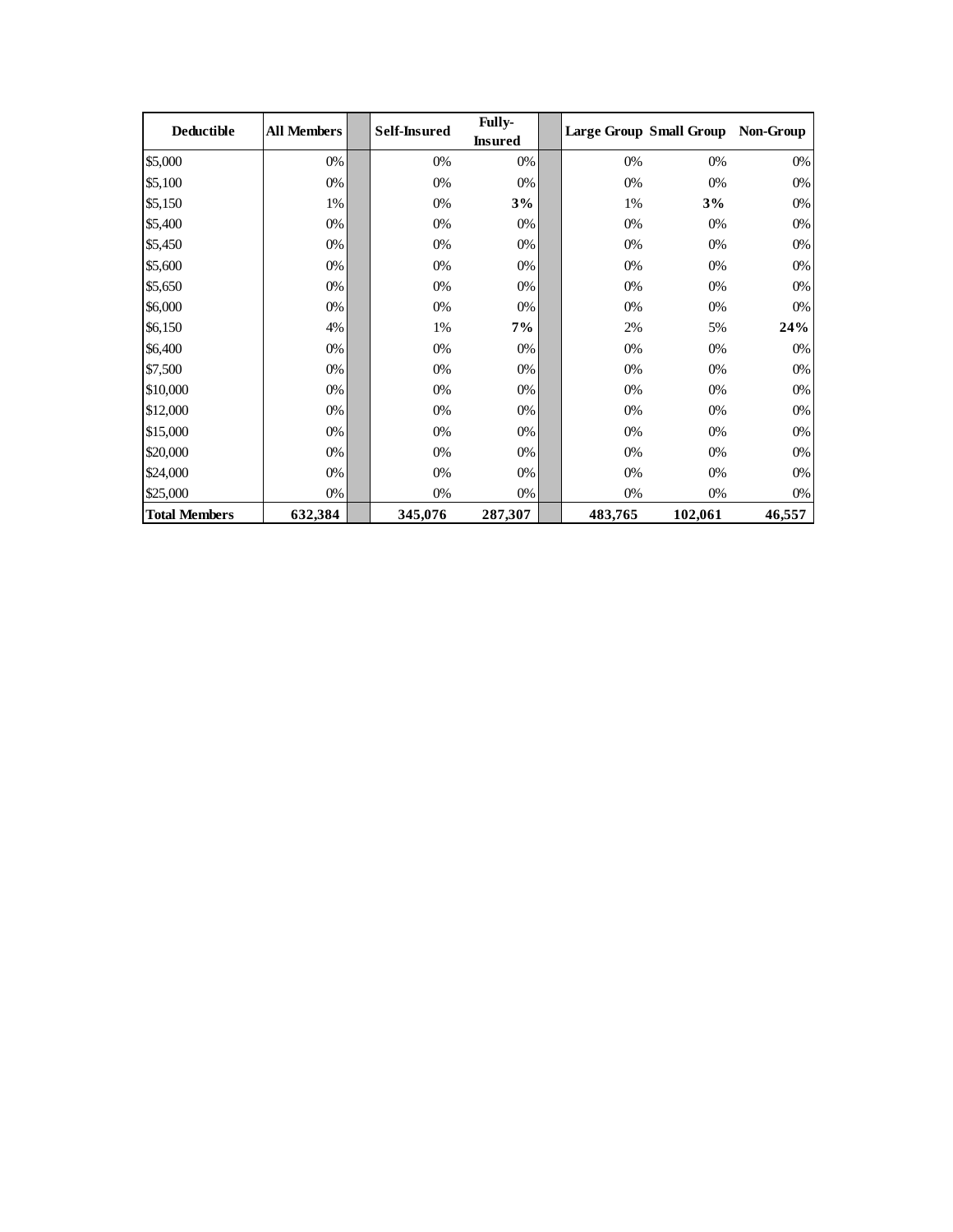# **Appendix B- Benefit Category Descriptions**

| <b>Ambulance Service</b>         | Includes: ambulance transportation.                               |
|----------------------------------|-------------------------------------------------------------------|
| Audiology Screening for          | Includes: covered for one screening and one confirming            |
| <b>Newborns</b>                  | screening.                                                        |
| <b>Blood and Blood Products</b>  | Includes: fees associated with the collection or donation of      |
|                                  | blood or blood products, all cost recovery expenses for           |
|                                  | blood, blood derivatives, components, biologics, and              |
|                                  | serums to include autologous services and albumin.                |
| Case Management Program          | Includes: available for medically complex and costly<br>services. |
| <b>Chiropractic Services</b>     | Includes chiropractic services.                                   |
| <b>Durable Medical Equipment</b> | Includes: nebulizers, peak flow meters, and diabetes              |
| (DME)                            | glucose monitoring equipment.                                     |
| <b>Emergency Room</b>            | Includes: emergency room treatment.                               |
| <b>Family Planning Services</b>  | Full range of services including:                                 |
|                                  | Counseling services and patient education; examination            |
|                                  | and treatment by medical professionals; laboratory                |
|                                  | examinations and tests; medically approved methods,               |
|                                  | procedures, pharmaceutical supplies and devices to                |
|                                  | prevent conception; and infertility services, including           |
|                                  | sterilization reversals.                                          |
|                                  |                                                                   |
| <b>Habilitative Services</b>     | Includes: coverage for children 0-19 years of age for             |
|                                  | treatment of congenital and genetic birth defects.                |
| <b>Hearing Aids</b>              | Includes: coverage for persons 0-18 years of age,                 |
|                                  | including hearing aid for each hearing-impaired ear, every        |
|                                  | 36 months.                                                        |
| Home Health Care                 | Includes: coverage as an alternative to otherwise covered         |
|                                  | services in a hospital or other related institution.              |
| Hospice                          | Includes: coverage same as Medicare, including nursing            |
|                                  | care, medical social services, physicians' services,              |
|                                  | counseling services, short-term inpatient care, medical           |
|                                  | appliances and supplies, home health aide services,               |
|                                  | physical therapy, occupational therapy, speech-language           |
|                                  | pathology, and other items and services.                          |
| Hospitalization                  | Includes: unlimited (includes detoxification)                     |
| <b>Infertility Services</b>      | Includes: coverage for services obtained after diagnosis of       |
|                                  | infertility (excludes in vitro fertilization)                     |
| <b>Medical Food</b>              | Includes: for persons with metabolic disorders when               |
|                                  | ordered by a health care practitioner qualified to provide        |
|                                  | diagnosis or treatment in the field of metabolic disorders        |
| Mental Health and                | Includes: when delivered through a managed care system            |
| <b>Substance Abuse</b>           | for 60 inpatient days with partial hospitalization traded on      |
|                                  | a 2 to 1 basis and unlimited outpatient visits                    |